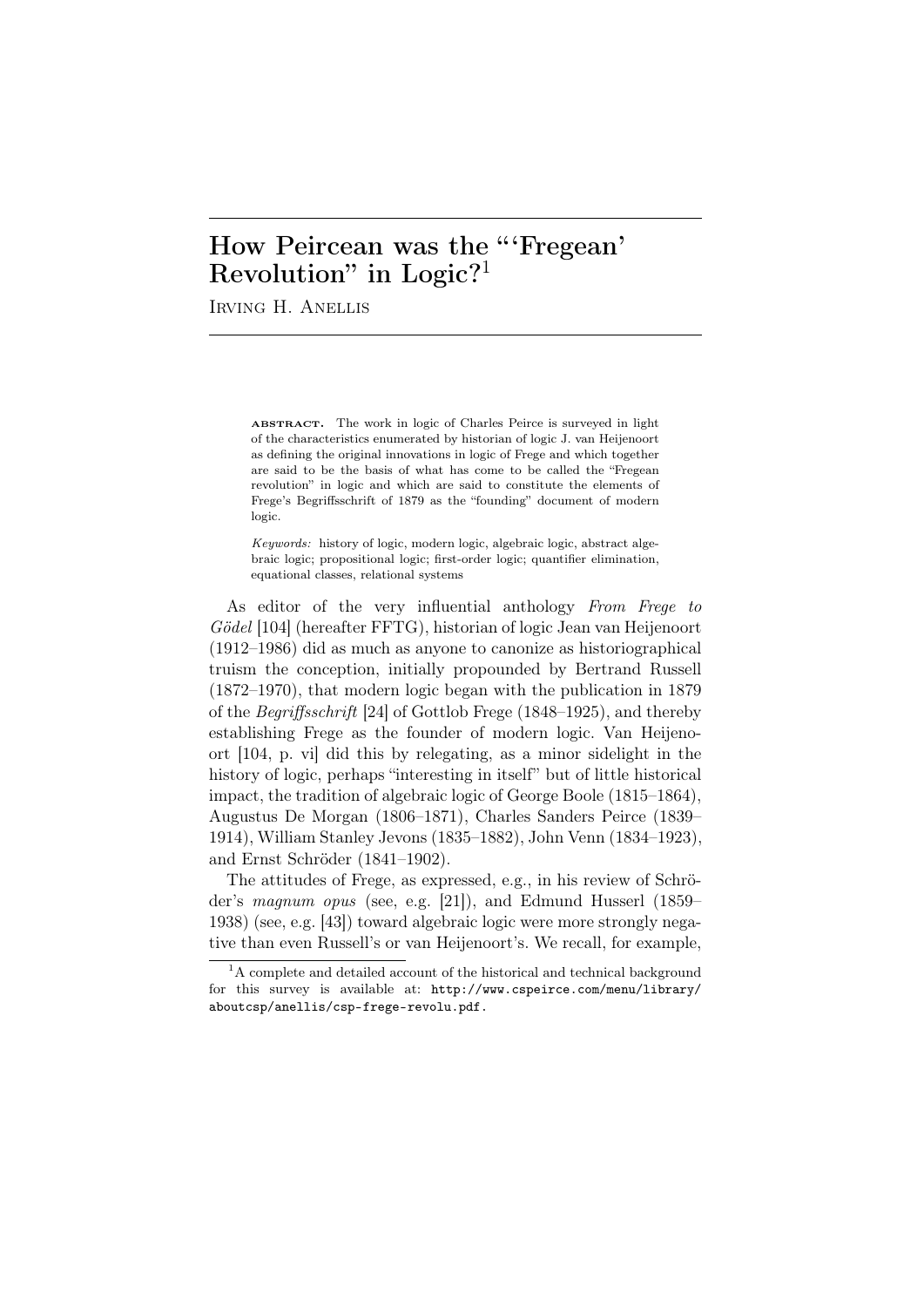the chastisement by Schröder's student Andreas Heinrich Voigt (1860–1940) [109] of Husserl's assertion in "Der Folgerungscalcul und die Inhaltslogik" [43, p. 171] that algebraic logic is not logic, and Frege's ire at Husserl for regarding Schröder, rather than Frege, as the first in Germany to work in symbolic logic. Not only that; Voigt pointed out that much of what Husserl claimed as original for his own work in logic was already to be found in Frege and Peirce.

In his review of the first volume of Schröder's *Vorlesungen über die Algebra der Logik* [90], Frege [29, p. 452] wrote that: "Alles dies ist sehr anschaulich, unbezweifelbar; nur schade: es ist unfruchtbar, und es ist keine Logik." [All this is very intuitive, undoubtedly; just a shame: it is unfruitful, and it is no logic.]

Russell was one of the most enthusiastic early supporters of Frege and contributed significantly to the conception of Frege as the originator of modern mathematical logic, although he never explicitly employed the specific term "Fregean revolution". In his recollections, he states that many of the ideas that he thought he himself originated, he later discovered had already been first formulated by Frege (see, e.g. [34, p. 245], for Russell's letter to Louis Couturat (1868– 1914) of 25 June 1902), and some others were due to Giuseppe Peano (1858–1932) or the inspiration of Peano.

Russell's extant notes and unpublished writings demonstrate that significant parts of logic that he claimed to have been the first to discover were already present in the logical writings of Peirce and Schröder (see [1] and [3] for details)<sup>2</sup>. With regard to Russell's claim, to having invented the logic of relations, he was later obliged to admit (see [3, p. 281], quoting a letter to Couturat of 2 June 1903) that Peirce and Schröder had already "treated" of the subject, so that, in light of his own work, it was unnecessary to "go through" them.

We also find that Russell not only read Peirce's "On the Algebra of Logic" of 1880 [65] and "On the Algebra of Logic: A Contribution to the Philosophy of Notation" of 1885 [69] and the first volume of Schröder's *Vorlesungen über die Algebra der Logik* earlier than his

<sup>2</sup>Russell's library, including manuscripts and notes, are held at The Bertrand Russell Archives, The William Ready Division of Archives and Research Collections, Mills Memorial Library, McMaster University, Hamilton, Ontario, Canada.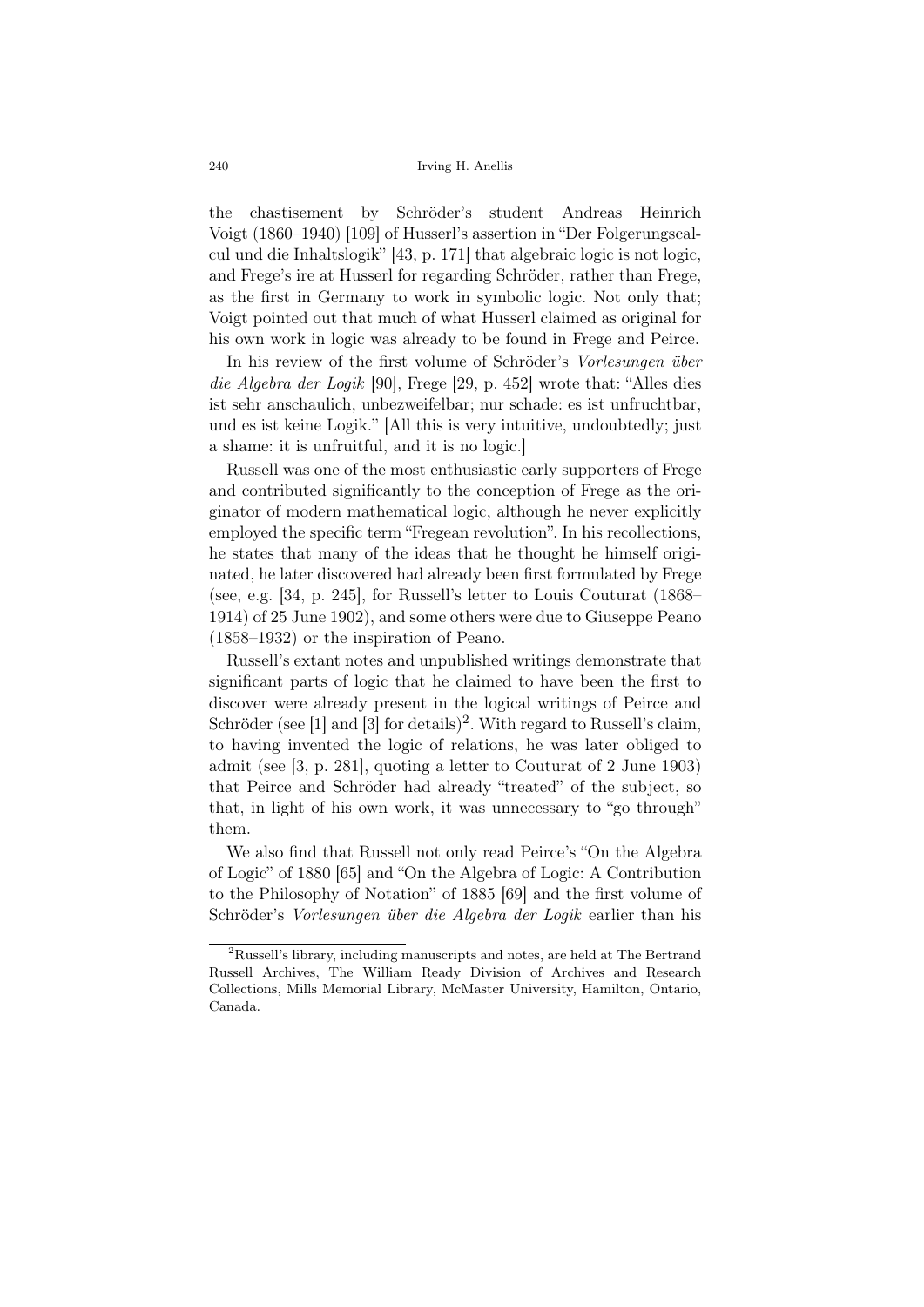statements suggest: there are extant notes for these dating from ca. 1900–1901 (see [1] and [3, p. 282]), and had known the work and many results even earlier, in the writing of his teacher Alfred North Whitehead (1861–192), as early as 1898, if not earlier, when reading the galley proofs of Whitehead's *Treatise of Universal Algebra* [110] of 1898, coming across references again in Peano, and was being warned by Couturat not to short-change the work of the algebraic logicians (see [3] for details).

What historiography of logic calls the "Fregean revolution" was articulated in detail by Jean van Heijenoort.

In FFTG [104], and which historiography of logic has for long taken as embracing all of the significant work in mathematical logic, van Heijenoort described Frege's *Begriffsschrift* of 1879 [24] as of singular significance for the history of logic, comparable, if at all, only with Aristotle's *Prior Analytics*, as opening "a great epoch in the history of logic..."  $[104, p. vi]$ . In his posthumously published "Historical Development of Modern Logic" [106], originally written in 1974, he makes the point more forcefully still of the singular and unmatched significance of Frege and his *Begriffsschrift* booklet of a mere 88 pages; he began this essay with the unequivocal and unconditional declaration [106, p. 242] that: "Modern logic began in 1879, the year in which Gottlob Frege (1848–1925) published his *Begriffsschrift*." Van Heijenoort goes on to explain [106, p. 242] that: "In less than ninety pages this booklet presented a number of discoveries that changed the face of logic. The central achievement of the work is the theory of quantification; but this could not be obtained till the traditional decomposition of the proposition into subject and predicate had been replaced by its analysis into function and argument(s). A preliminary accomplishment was the propositional calculus, with a truth-functional definition of the connectives, including the conditional. Of cardinal importance was the realization that, if circularity is to be avoided, logical derivations are to be *formal*, that is, have to proceed according to rules that are devoid of any intuitive logical force but simply refer to the typographical form of the expression; thus the notion of formal system made its appearance. The rules of quantification theory, as we know them today, were then introduced. The last part of the book belongs to the *foundations of mathematics*, rather than to logic, and presents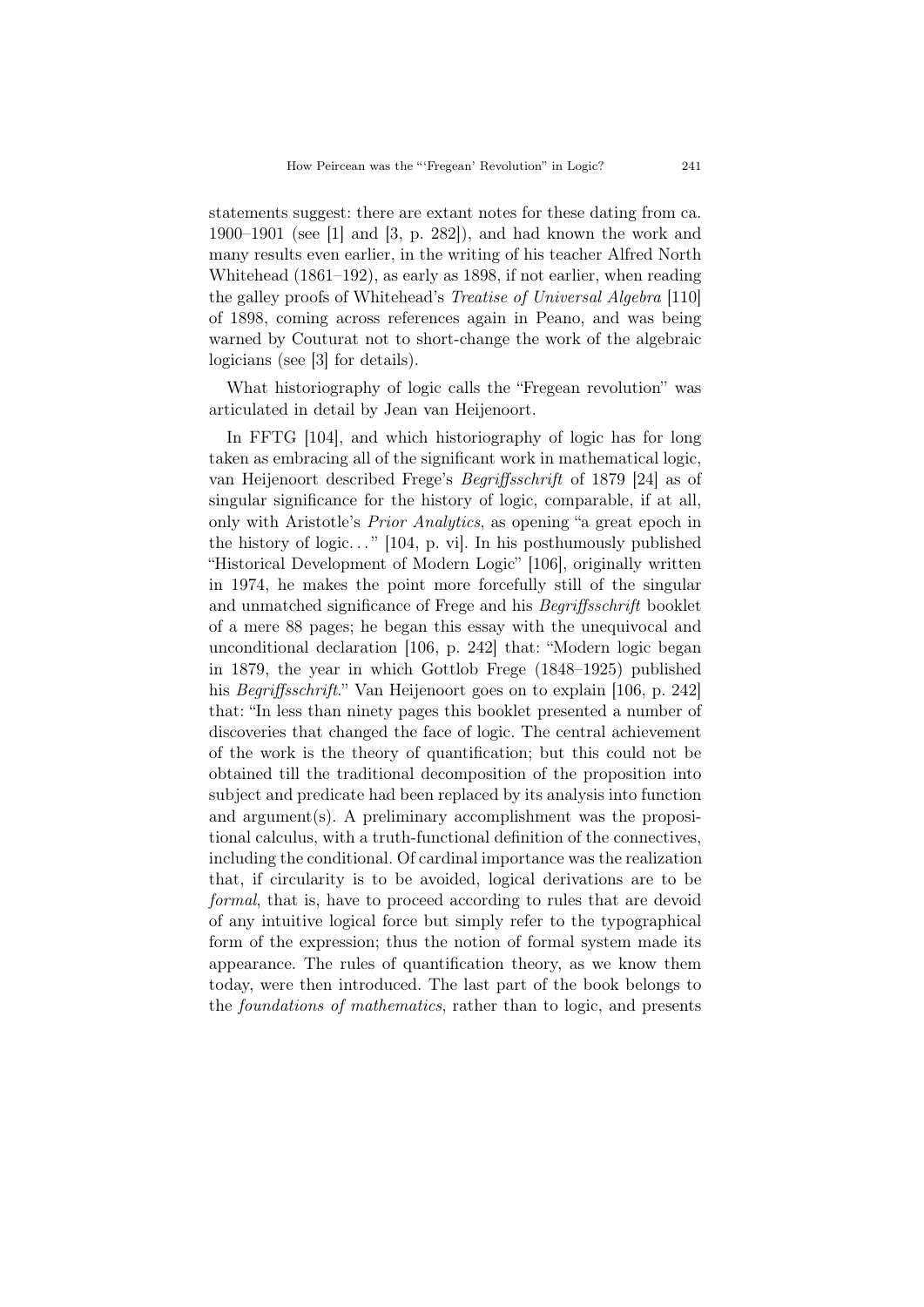a logical definition of the notion of mathematical sequences. Frege's contribution marks one of the sharpest breaks that ever occurred in the development of a science".

Frege's friend and University of Jena colleague Paul Ferdinand Linke (1876–1955) helped disseminate the concept of a Fregean revolution, writing, at a time when the ink was barely dry on the second edition of Whitehead and Russell's *Principia Mathematica* (1925–27) [112], when he wrote [51, pp. 226–227]: ". . . the great reformation in logic. . . originated in Germany at the beginning of the present century. . . was very closely connected, at least at the outset, with mathematical logic. For at bottom it was but a continuation of ideas first expressed by the Jena mathematician, Gottlob Frege. This prominent investigator has been acclaimed by Bertrand Russell to be the first thinker who correctly understood the nature of numbers. And thus Frege played an important role in... mathematical logic, among whose founders he must be counted".

We cannot help but notice a significant gap in the choices of material included in  $FFTG -$  all of the work of the algebraic logicians are absent, not just for Boole and De Morgan, whose work began to appear in the 1840s, and for their most influential and popular followers, Jevons and Venn, whose work appeared in the critical period of the 1870s up to 1900, and even for the work by Peirce and Schröder that appeared in the years which FFTG, a work purporting to completeness, and that despite the fact that FFTG includes work that refer back, often explicitly, to contributions in logic by Peirce and Schröder, even while Frege and his work remains virtually unmentioned in any of the other selections found in FFTG. The exclusion of Peirce and Schröder in particular from FFTG is difficult to understand if for no other reason than that their work is cited by many of the other authors whose work is included, and in particular is utilized by Leopold Löwenheim (1878–1957) and Thoralf Albert Skolem (1887–1963), whereas Frege's work is hardly cited at all in any of the other works included in FFTG; the most notable exceptions being the exchange between Russell and Frege concerning Russell's discovery of his paradox [104, pp. 124–128] and Russell's references to Frege in his paper of 1908 on theory of types ([86]; see [104, pp. 150–182]). The work of the algebraic logicians is excluded because, in van Heijenoort's estimation, and in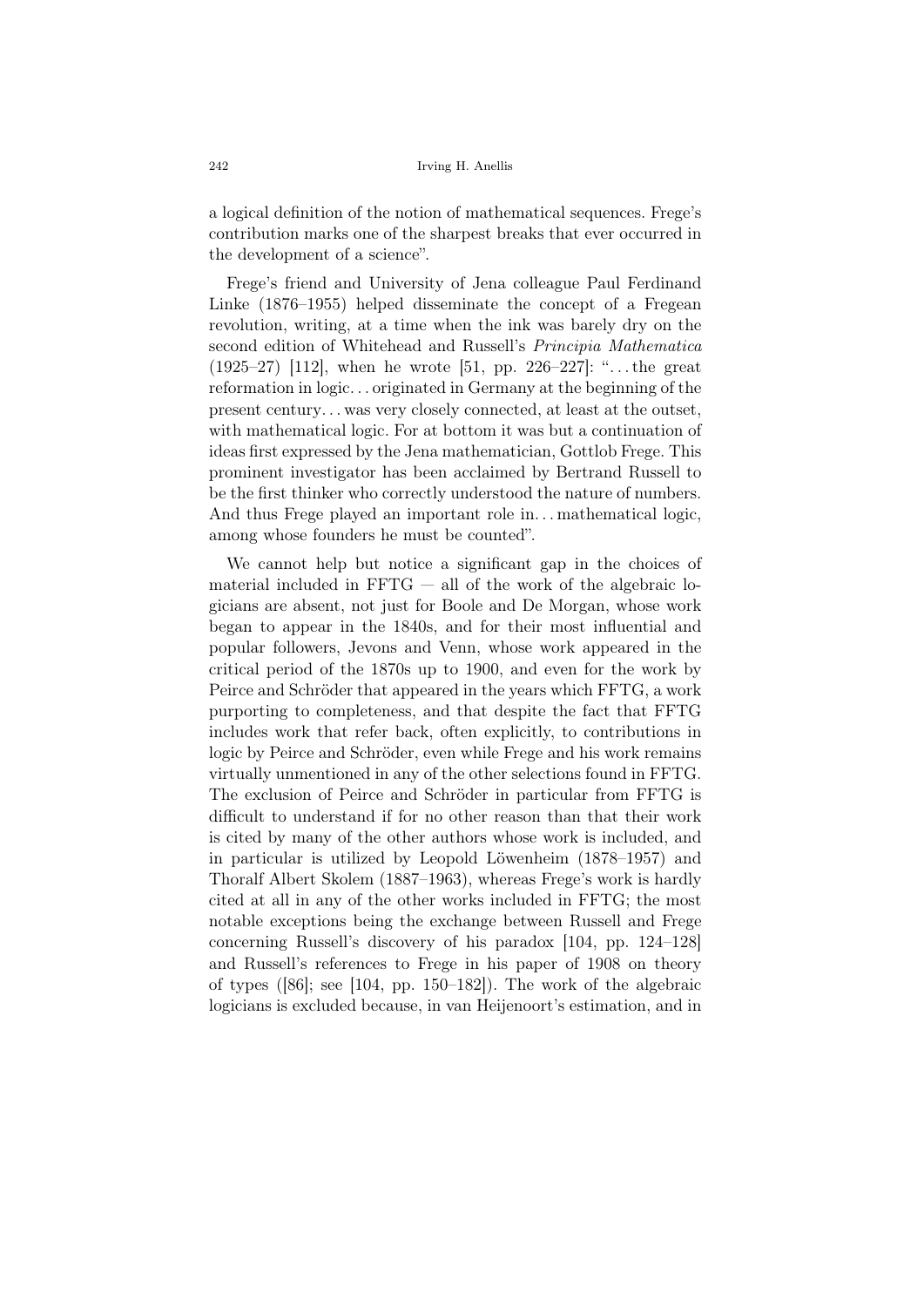that of the majority of historians and philosophers — almost all of whom have since at least the 1920s, accepted this judgment, that the work of the algebraic logicians falls outside of the Fregean tradition, and therefore does not belong to modern mathematical logic. Van Heijenoort makes the distinction as one primarily between algebraic logicians, most notably Boole, De Morgan, Peirce, and Schröder, and logicians who worked in quantification theory, first of all Frege, and with Russell as his most notable follower. For that, the logic that Frege created, as distinct from algebraic logic, was *mathematical* logic.

Hans Sluga [98], following van Heijenoort's distinction between followers of Boole and followers of Frege, labels the algebraic logicians "Boolean" and distinguishes them from the "Fregeans". The most important member of the Fregeans being Russell, the Booleans including not only of course Boole and De Morgan, but logicians such as Peirce and Schröder who combined, refined, and further developed the algebraic logic and logic of relations established by Boole and De Morgan.

Russell, in addition to the strong and well-known influence which Peano had on him, was a staunch advocate, and indeed one of the earliest promoters, of the conception of a "Fregean revolution" in logic, although he himself never explicitly employed the term itself. Nevertheless, we have such pronouncements, for example in his manuscript on "Recent Italian Work on the Foundations of Mathematics" of 1901 (see [87, pp. 350–362]) in which he contrasts the conception of the algebraic logicians with that of Hugh MacColl (1837– 1909) and Frege, by writing that: "It has been one of the bad effects of the analogy with ordinary Algebra that most formal logicians (with the exception of Frege and Mr. MacColl) have shown more interest in logical equations than in implication". This view was echoed by van Heijenoort, whose chief complaint regarding the algebraic logicians was that they "tried to copy mathematics too closely, and often artificially" [104, p. vi].

In elaborating the distinguishing characteristics of mathematical logic and, equivalently, enumerating the innovations which Fregeallegedly-wrought to create mathematical logic, van Heijenoort (in "Logic as Calculus and Logic as Language" [105, p. 324]) listed: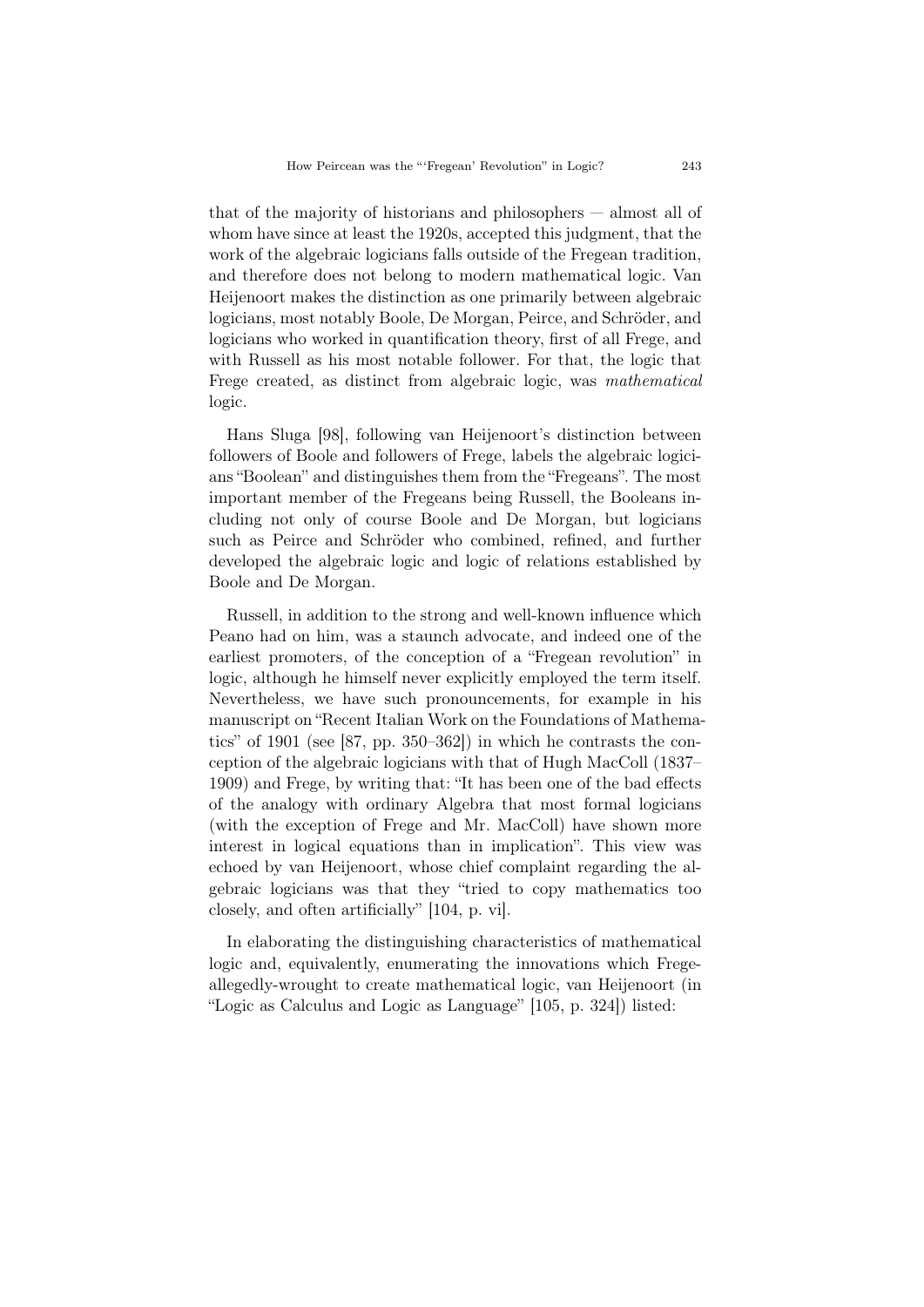#### 244 Irving H. Anellis

- 1) a propositional calculus with a truth-functional definition of connectives, especially the conditional;
- 2) decomposition of propositions into function and argument instead of into subject and predicate;
- 3) a quantification theory, based on a system of axioms and inference rules; and
- 4) definitions of *infinite sequence* and *natural number* in terms of logical notions (i.e. the logicization of mathematics).

In addition, Frege, according to van Heijenoort and adherents of the historiographical conception of a "Fregean revolution":

- 5) presented and clarified the concept of *formal system*; and
- 6) made possible and gave a use of logic for philosophical investigations (especially for philosophy of language).

Moreover, in the undated, unpublished manuscript notes "On the Frege-Russell Definition of Number"<sup>3</sup> , van Heijenoort claimed that Russell was the first to introduce a means for

7) separating singular propositions, such as "Socrates is mortal" from universal propositions such as "All Greeks are mortal"

among the "Fregeans". Yet, judging the "Fregean revolution" by the (seven) supposedly defining characteristics of modern mathematical logic, we should include Peirce as one of its foremost participants, if not one of its initiators and leaders. At the very least, we should count Peirce and Schröder among the "Fregean's rather than the 'Booleans' were they are ordinarily relegated and typically have been dismissed by such historians as van Heijenoort as largely, if not entirely, irrelevant to the history of modern mathematical logic, which is 'Fregean' ".

Donald Gillies [32] is perhaps the leading contemporary adherent and advocate of the conception of the "Fregean revolution", and has

 $3$ Held in Box  $3.8/86-33/2$  of Van Heijenoort Nachlaß: Papers, 1946–1983; Archives of American Mathematics, University Archives, Barker Texas History Center, University of Texas at Austin.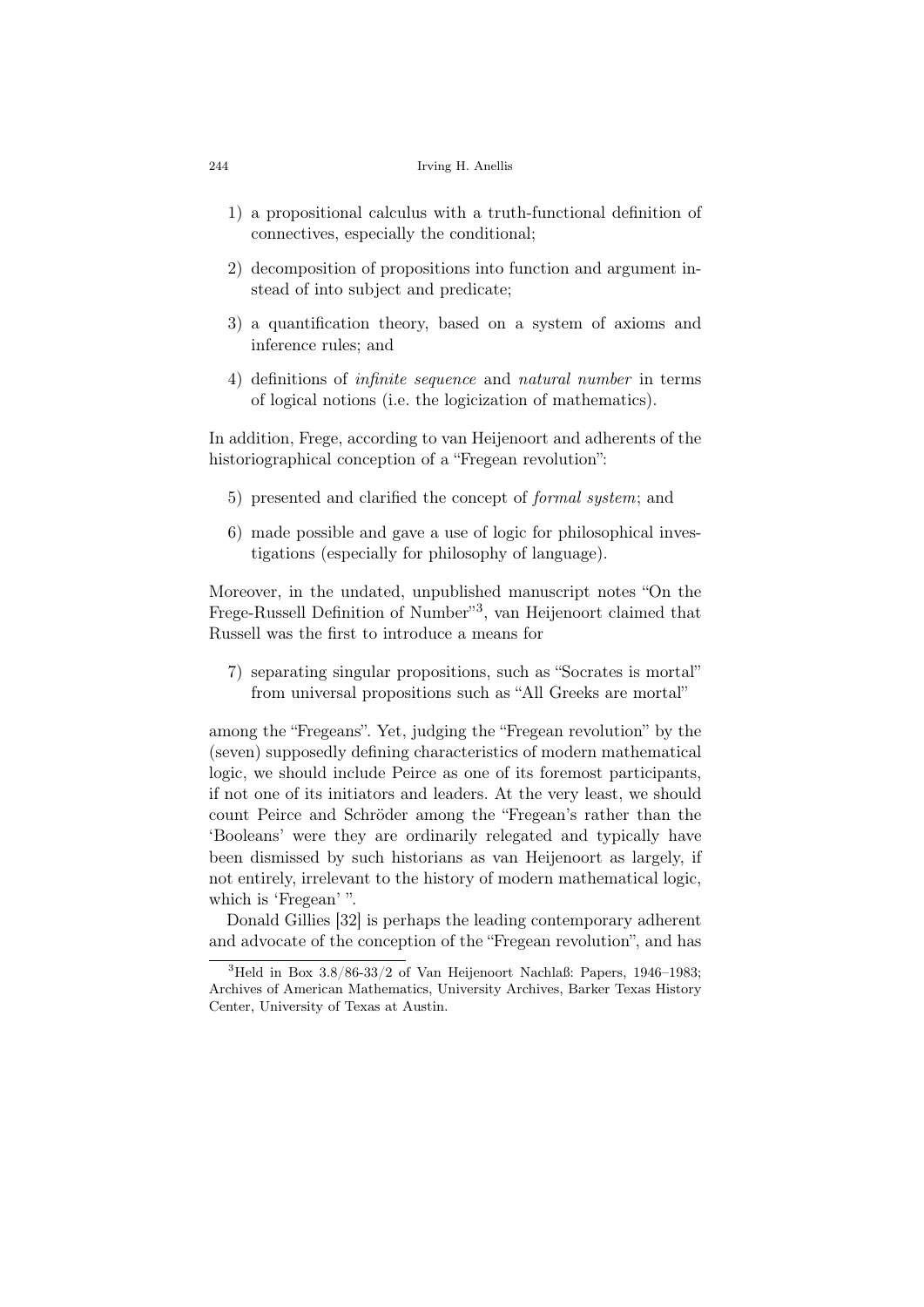emphasized in particular the nature of the revolution a replacement of the ancient Aristotelian paradigm of logic by the Fregean paradigm. The centerpiece of this shift is the replacement of the subject–predicate syntax of Aristotelian propositions by the function– argument syntax offered by Frege (i.e. van Heijenoort's second criterion). The Booleans are numbered among the Aristotelians because they adhere to the subject–predicate syntax.

Whereas van Heijenoort and Willard Van Orman Quine (1908– 2000) (see, e.g. [81, p. i]) stressed in particular the third of the defining characteristics of Fregean or modern mathematical logic, the development of a quantification theory, Gillies [32] argues in particular that Boole and the algebraic logicians belong to the Aristotelian paradigm, since, he explains, they understood themselves to be developing that part of Leibniz's project for establishing a *mathesis universalis* by devising an arithmeticization or algebraicization of Aristotle's categorical propositions and therefore of Aristotelian syllogistic logic, and therefore retaining, despite innovations in symbolic notation that they devised, the subject–predicate analysis of propositions.

What follows is a quick survey of Peirce's work in logic, devoting attention to Peirce's contributions to all seven of the characteristics that purportedly distinguish the Fregean from the Aristotelian or Boolean paradigms. While concentrating somewhat on the first, where new evidence displaces Jan Lukasiewicz (1878–1956), Emil Leon Post (1897–1954), and Ludwig Wittgenstein (1889–1951) as the originators of truth tables, and on the third, which most defenders of the conception count as the single most crucial of those defining characteristics. The replacement of the subject–predicate syntax with the function–argument syntax is ordinarily accounted of supreme importance, in particular by those who argue that the algebraic logic of the "Booleans" is just the symbolization, in algebraic guise, of Aristotelian logic. But the question of the nature of the quantification theory of Peirce, Oscar Howard Mitchell (1851–1889), and Schroeder as compared with that of Frege and Russell is tied up with the ways in which quantification is handled.

The details of the comparison and the mutual translatability of the two systems is better left for another discussion. Suffice it here to say that Norbert Wiener (1894–1964) dealt with the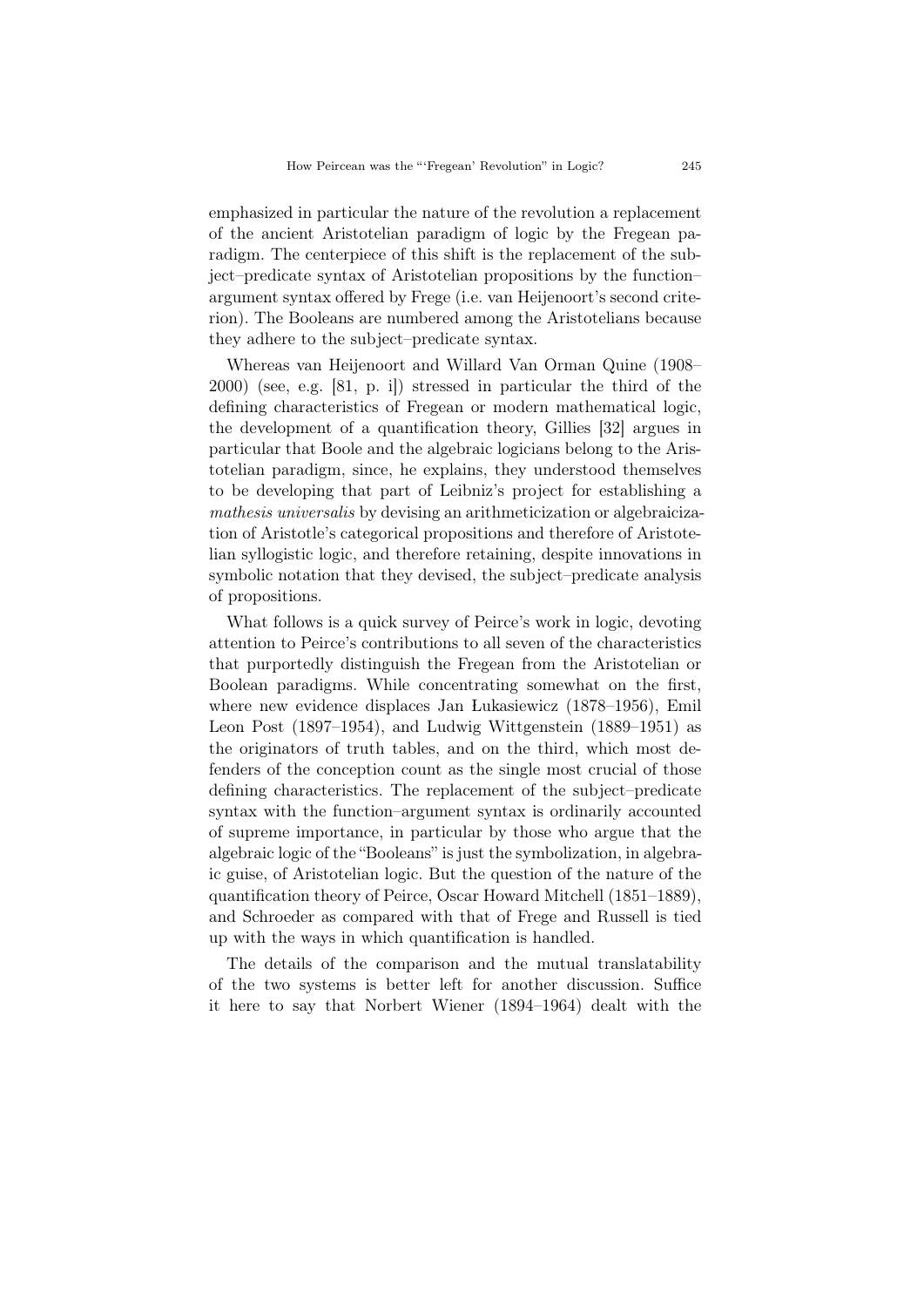technicalities in detail in his doctoral thesis for Harvard University of 1913, *A Comparison Between the Treatment of the Algebra of Relatives by Schröder and that by Whitehead and Russell* [113], and concluded that there is nothing that can be said in the *Principia Mathematica* [111] of Whitehead and Russell that cannot, with equal facility, be said in the Peirce–Schröder calculus, as presented in Schröder's *Algebra der Logik* [90]<sup>4</sup>. After studying logic with Josiah Royce (1855–1916) and Peirce's correspondent Edward V. Huntington (1874–1952), Wiener went on for post-graduate study at Cambridge University with Whitehead, and debated with Russell concerning the results of his doctoral dissertation. Russell claimed in reply that Wiener considered only "the more conventional parts of *Principia Mathematica*" (see [33, p. 130]).

With that in mind, I want to focus attention on the question of quantification theory without ignoring the other points.

# 1 Peirce's propositional calculus with a truth-functional definition of connectives, especially the conditional

Consider the following formulas:

Peano–Russell: [(*∼c ⊃ a*)*⊃*(*∼a ⊃ c*)]*⊃{*(*∼c ⊃ a*)*⊃*[(*c ⊃ a*) *⊃ a*]*}* Peirce:  $[(\overline{c} \rightarrow a) \rightarrow (\overline{a} \rightarrow c)] \rightarrow \{(\overline{c} \rightarrow a) \rightarrow (c \rightarrow a) \rightarrow a]\}$ Schröder:  $[(c'\mathbf{\in} a)\mathbf{\in} (a'\mathbf{\in} c)] \mathbf{\in} \{(c\mathbf{\in} a)\mathbf{\in} [(c\mathbf{\in} a)\mathbf{\in} a]\}$ 

Clearly, for propositional logic, the differences are entirely and solely notational<sup>5</sup>.

In the manuscript "On the Algebraic Principles of Formal Logic"<sup>6</sup>, written in the autumn of 1879 — the very year in which Frege's *Begriffsschrift* appeared, Peirce (see [73, p. 23]) explicitly identified his "claw" or "hook" of illation  $(\sim)$  as the "copula of inclusion" and defined material implication or logical inference, *illation*, as "1st,  $A \rightarrow A$ , whatever *A* may be. 2nd, If  $A \rightarrow B$ , and  $B \rightarrow C$ , then  $A \rightarrow C$ ." From there, he immediately connected his definition with

<sup>&</sup>lt;sup>4</sup>[33] is an expository survey of Wiener's thesis. [6, pp. 429–444] reproduces the introduction and concluding chapter of [113].

<sup>5</sup>See, e.g. [22] on Peirce's propositional logic.

<sup>6</sup>Peirce's Nachlaß was originally located in Harvard University's Widener Library and is now located in Harvard's Houghton Library, with copies of all materials located in the Max H. Fisch Library at the Institute for American Thought, Indiana University–Purdue University at Indianapolis [IUPUI].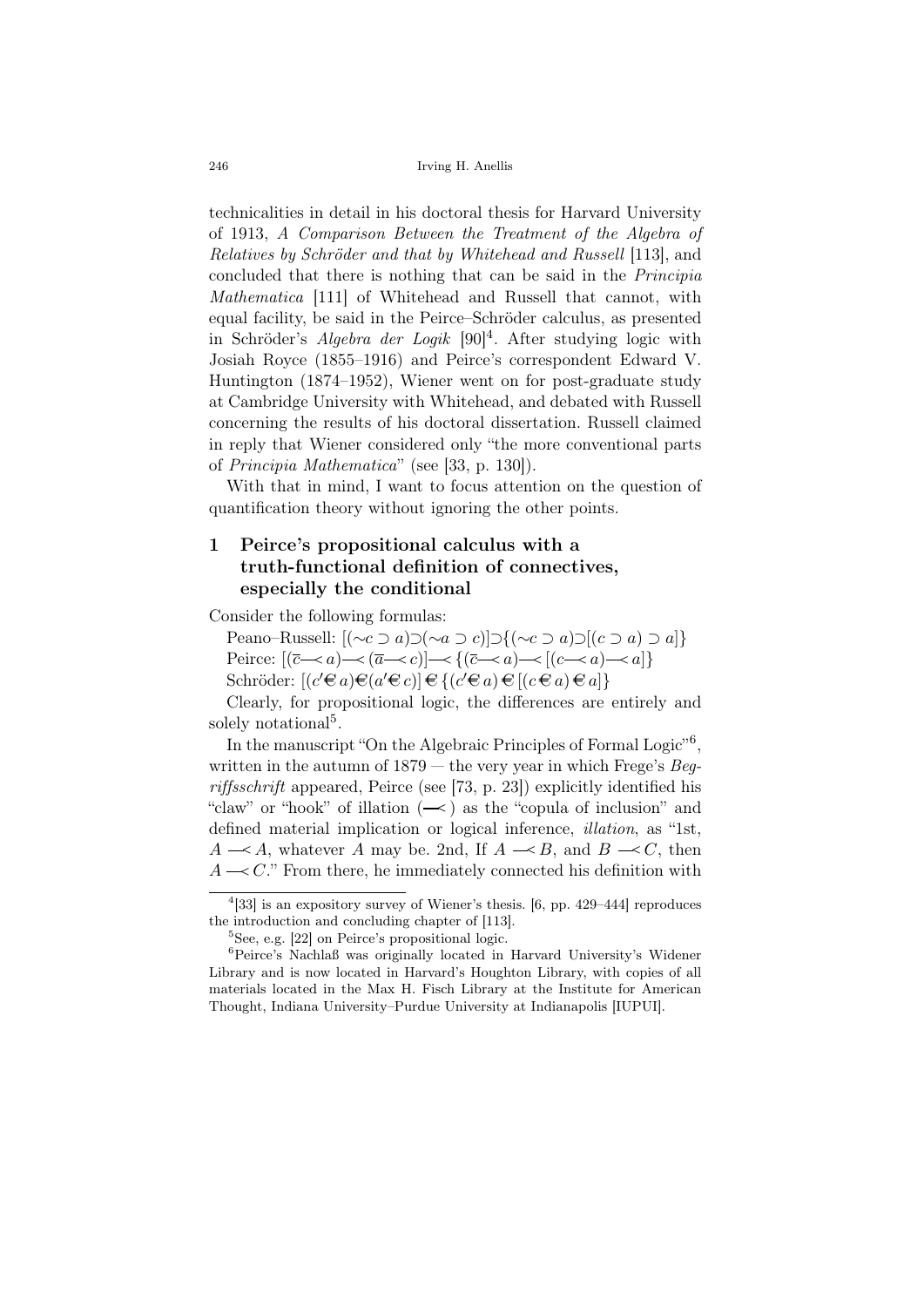truth-functional logic, by asserting that: "This definition is sufficient for the purposes of formal logic, although it does not distinguish between the relation of inclusion and its converse. Were it desirable thus to distinguish, it would be sufficient to add the real truth or falsity of  $A \rightarrow B$ , supposing the existence of  $A$ ". The following year, Peirce continued along this route: in "The Algebra of Logic" of 1880 [65, p. 8, 21], he wrote that  $A \rightarrow B$  is explicitly defined as "A implies *B*", and  $A \equiv B$  defines "*A* does not imply *B*".

Moreover, we are able to distinguish universal and particular propositions, affirmative and negative, according to the following scheme:

|  | A. $a \rightarrow b$ All A are B          | (universal affirmative)                                            |
|--|-------------------------------------------|--------------------------------------------------------------------|
|  | E. $a \rightarrow b$ No A are B           | (universal negative)                                               |
|  | I. $\breve{a} \rightarrow b$ Some A are B | (particular affirmative)                                           |
|  |                                           | O. $\breve{a} \rightarrow b$ Som A are not B (particular negative) |

And in 1885 in "On the algebra of logic: a contribution to the philosophy of notation" [69, p. 184, 186–187], Peirce sought to redefine categoricals as hypotheticals and presented a propositional logic.

In the manuscript fragment "Algebra of Logic (Second Paper)" written in the summer of 1884, Peirce reiterated his definition of 1880, and explained in greater detail there that: "In order to say 'If it is *a* it is *b*', let us write  $a \rightarrow b$ . The formulae relating to the symbol *<sup>&</sup>lt;* constitute what I have called the algebra of the copula. . . The proposition  $a \rightarrow b$  is to be understood as true if either a is false or *b* is true, and is only false if *a* is true while *b* is false".

It was at this stage that Peirce undertook the truth-functional analysis of propositions and of proofs, and also introduced specific truth-functional considerations, saying that, for v the symbol for "true" and **f** the symbol for "false", the propositions  $f \rightarrow a$  and  $a \rightarrow v$  are true, and either one or the other of  $v \rightarrow a$  or  $a \rightarrow f$ are true, depending upon the truth or falsity of *a*, and going on to further analyze the truth-functional properties of the "claw"<sup>7</sup>.

<sup>7</sup>For the historical background for Peirce's work in truth-functional logic and his development of truth tables, along with an account of his own work in truthfunctional logic and truth tables for triadic logic, see [3]. For further details, and an account of Peirce's truth tables for bivalent logic of 1883–93, see [4].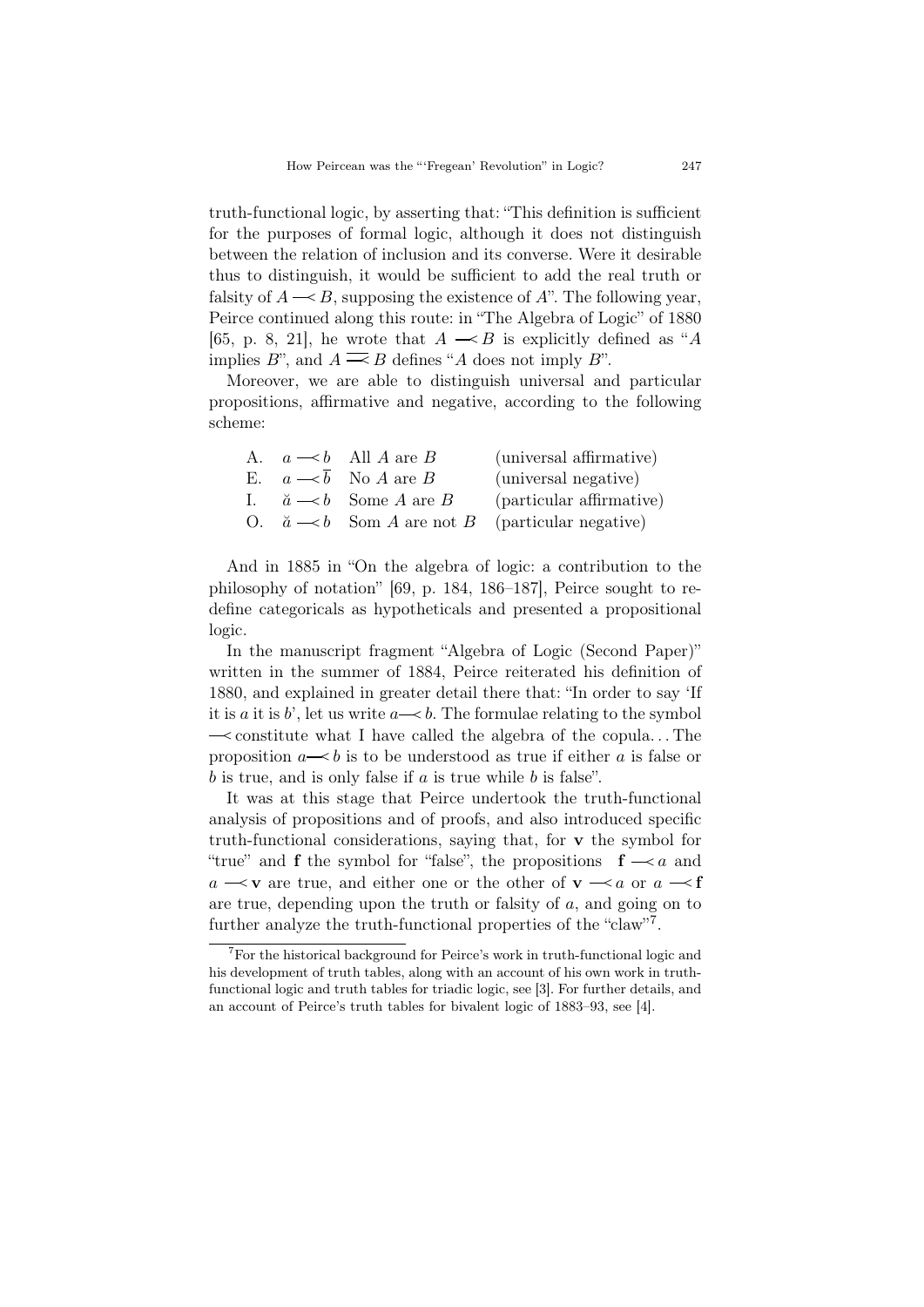In Peirce's conception, as found in his "Description of a notation for the logic of relatives. . . " of 1870 [64], the Aristotelian syllogism becomes a hypothetical proposition, with material implication as its main connective; he writes *Barbara* as

If 
$$
x \sim y
$$
,  
and  $y \sim z$   
then  $x \sim z$ .

In Frege's *Begriffsschrift* notation [24, §6] this same argument would be rendered as



which, in the familiar Peano-Russell notation, is just  $[(x \supset y) \bullet$  $(y \supset z)$   $\supset (x \supset z)$ . Ironically, Schröder, even complained about what he took to be Peirce's (and MacColl's) efforts to base logic on the propositional calculus, which he called the "MacColl-Peircean propositional logic" (see [90, I, pp. 89-592] and especially [90, II, p. 276]).

John Shosky [95] distinguished between the truth table technique, what we typically call *truth-functional analysis*, from the truth table device, the arrangement of truth-functional analysis in matrix form, what we typically call the *truth table*. In opposition to the canonical view that the earliest identifiable truth tables were presented, nearly simultaneously, between 1920 and 1922 by Lukasiewicz [53], Post [76] and [77], and Wittgenstein [114], Shosky provided an example of truth tables discovered on the verso of a typescript by Russell dating from 1912. He neglects the evidence that Peirce had devised truth tables for a trivalent logic as early as 1902–09 and had worked out a truth table for the sixteen binary propositional connectives, the latter based upon the work of Christine Ladd [46, esp. p. 62], which in turn was based upon the work of Jevons [44, p. 135] (see [71, 4.262]; see also [49], [23], [15], [103], [115], as well as [49], [4], and [5]). Moreover, while carrying out his work in 1883–84 on what was to planned as the second half of the article of 1880 "On the Algebra of Logic" for the *American Journal of Mathematics* on the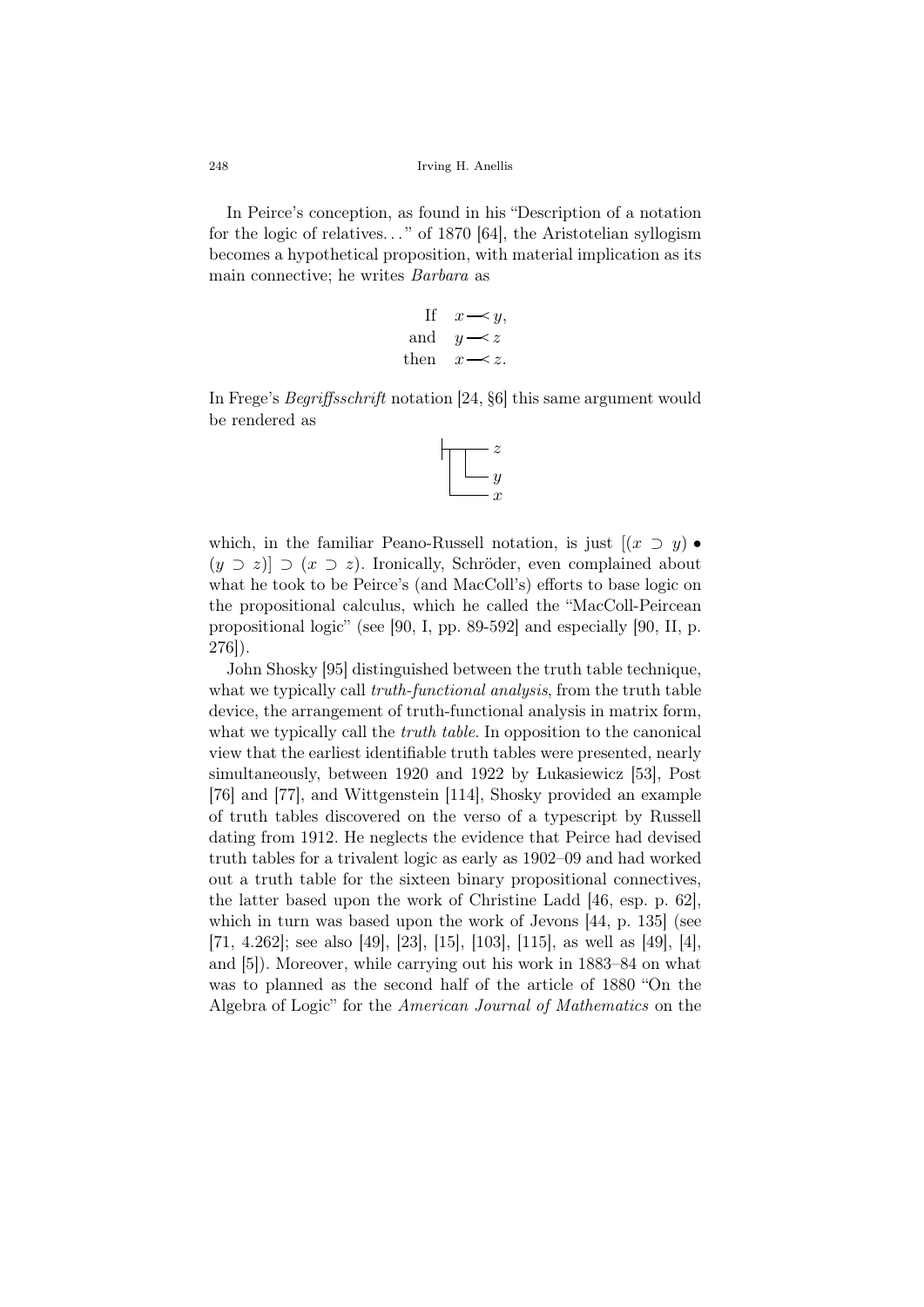algebra of relations, Peirce produced a manuscript "On the Algebra of Logic" and the accompanying supplement, in which we find what unequivocally would today be labeled as an indirect or abbreviated truth table for the formula  $\{((a \rightarrow b) \rightarrow c) \rightarrow d\} \rightarrow e$ , as follows:

|  | $\{((a \rightarrow b) \rightarrow c) \rightarrow d\} \rightarrow e$ |
|--|---------------------------------------------------------------------|
|  | f f f $f \prec f$                                                   |
|  | $v \leftarrow v$ f                                                  |
|  | $   \bf{v}$                                                         |

(see [4]). The whole of the undated eighteen-page manuscript "Logic of Relatives", also identified as composed *circa* 1883–84, is devoted to a truth-functional analysis of the conditional, which includes the equivalent, in list form, of the truth-table for  $x \rightarrow y$ , as follows:

$$
x \rightarrow y
$$
  
is true is false  
when when when  
 $x = f$   $y = f$   $x = v$   $y = f$   
 $x = f$   $y = v$   
 $x = v$   $y = v$ 

Peirce also wrote there that: "It is plain that  $x \rightarrow y \rightarrow z$  is false only if  $x = \mathbf{v}$ ,  $(y \rightarrow z) = \mathbf{f}$ , that is only if  $x = \mathbf{v}$ ,  $y = \mathbf{v}$ ,  $z = \mathbf{f}$ ..."

Finally, in the undated manuscript "An Outline Sketch of Synechistic Philosophy" identified as composed in 1893, we have an unmistakable example of a truth-table matrix for a proposition and its negation, as follows:

|   | t  |  |
|---|----|--|
| t | t. |  |
|   | Ū  |  |

which is clearly and unmistakably equivalent to the truth-table matrix for  $x \rightarrow y$  in the contemporary configuration, expressing the same values as we note in Peirce's list in the 1883–84 manuscript "Logic of Relatives". That the multiplication matrices are the most probable inspiration for Peirce's truth-table matrix is that it appears alongside matrices for a multiplicative two-term expression of linear algebra for  $\{i, j\}$  and  $\{i, i - j\}$ . Indeed, it is virtually the same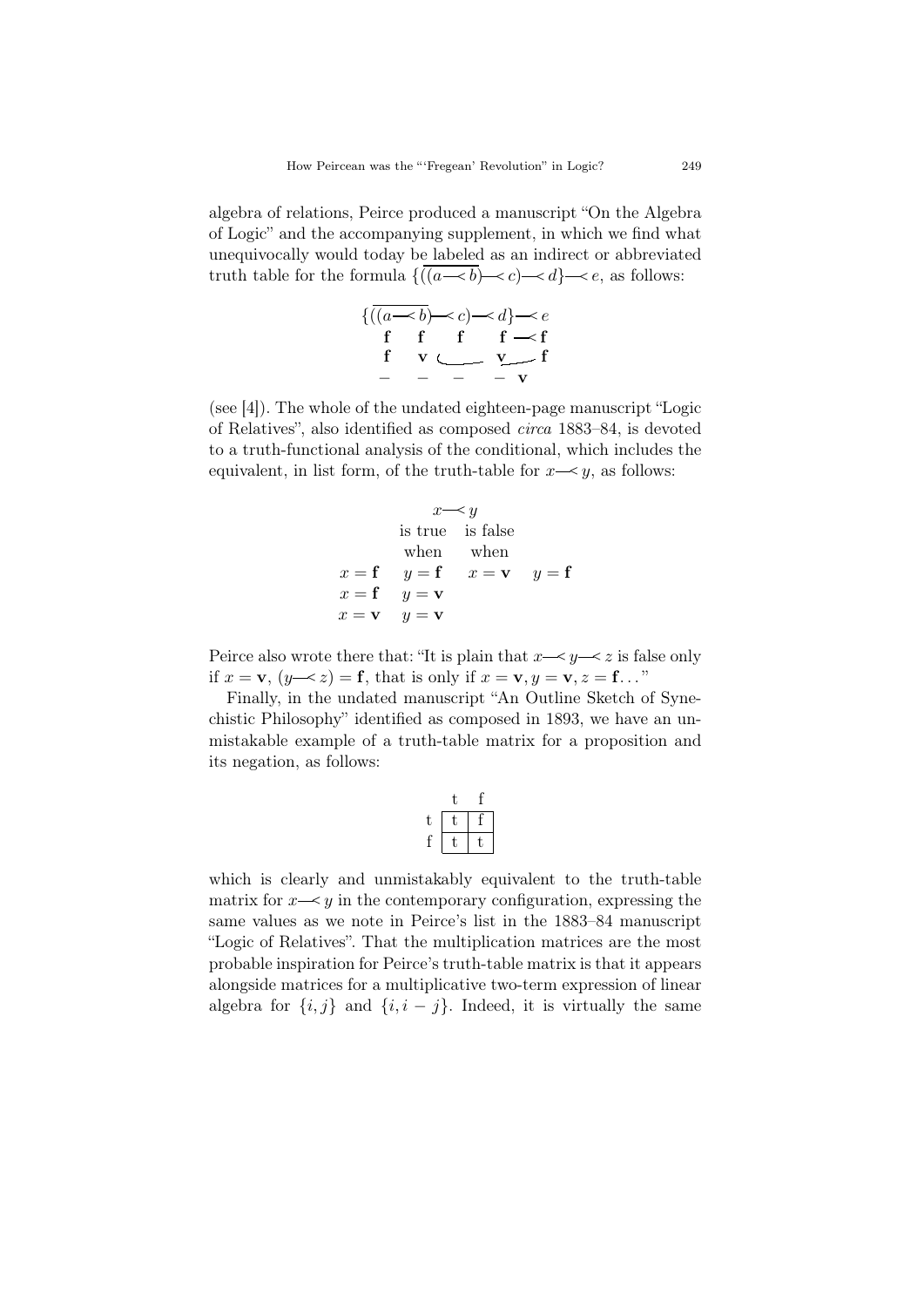table, and in roughly  $-$  i.e., apart from inverting the location within the respective tables for antecedent and consequent — the same configuration as that found in the notes, taken in April 1914 by Thomas Stearns Eliot (1888–1965) in Russell's Harvard University logic course (as reproduced at [95, p. 23]), where we have:

$$
p \vee q \quad q \sqrt{\frac{T \mid T \mid F}{T \mid T \mid T}}
$$
\n
$$
p \supset q \quad q \sqrt{\frac{T \mid T \mid F}{T \mid T \mid T}}
$$
\n
$$
p \supset q \quad q \sqrt{\frac{T \mid T \mid F}{T \mid T \mid T}}
$$
\n
$$
\sim p \vee \sim q \quad q \sqrt{\frac{T \mid T \mid F}{T \mid T \mid T}}
$$

The first published instance by Peirce of a truth-functional analysis which satisfies the conditions for truth tables, but not as yet constructed in tabular form, is in Peirce's 1885 paper "On the Algebra of Logic: A Contribution to the Philosophy of Notation" [69, p. 189– 190] in which he gave a proof, using the truth-table method of what has come to be known as *Peirce's Law*:  $((A \rightarrow B) \rightarrow A) \rightarrow A$ , his "fifth icon", whose validity he tested using truth-functional analysis. In an untitled paper written in 1902 as subsequently published posthumously  $[71, 260-262]^8$ , Peirce displayed the following table for three terms, *x*, *y*, *z*, writing v for *true* and f for *false*:

| $x$ | $y$ | $z$ |
|-----|-----|-----|
| $v$ | $v$ | $v$ |
| $v$ | $f$ | $f$ |
| $f$ | $v$ | $f$ |
| $f$ | $f$ | $v$ |

where z is the term derived from an undefined logical operation on the terms *x* and *y*. In February 1909, while working on his trivalent logic, Peirce applied the tablular method to various connectives, for example negation of x, as  $\overline{x}$ , in his *Logic Notebook 1865–1909* (see [23]), and with  $V$ ,  $F$ , and  $L$  are the truth-values true, false, and indeterminate or unknown respectively, which he called "limit"<sup>9</sup>.

<sup>8</sup>Now identified as "The Simplest Mathematics"; January 1902 (Chapter III. The Simplest Mathematics (Logic III)). For the truth table matrix, see [71, 4.262].

<sup>&</sup>lt;sup>9</sup>Under the title "On Triadic Logic", the relevant fragment, dated 23 February 1909, was published in [36, p. 217–224].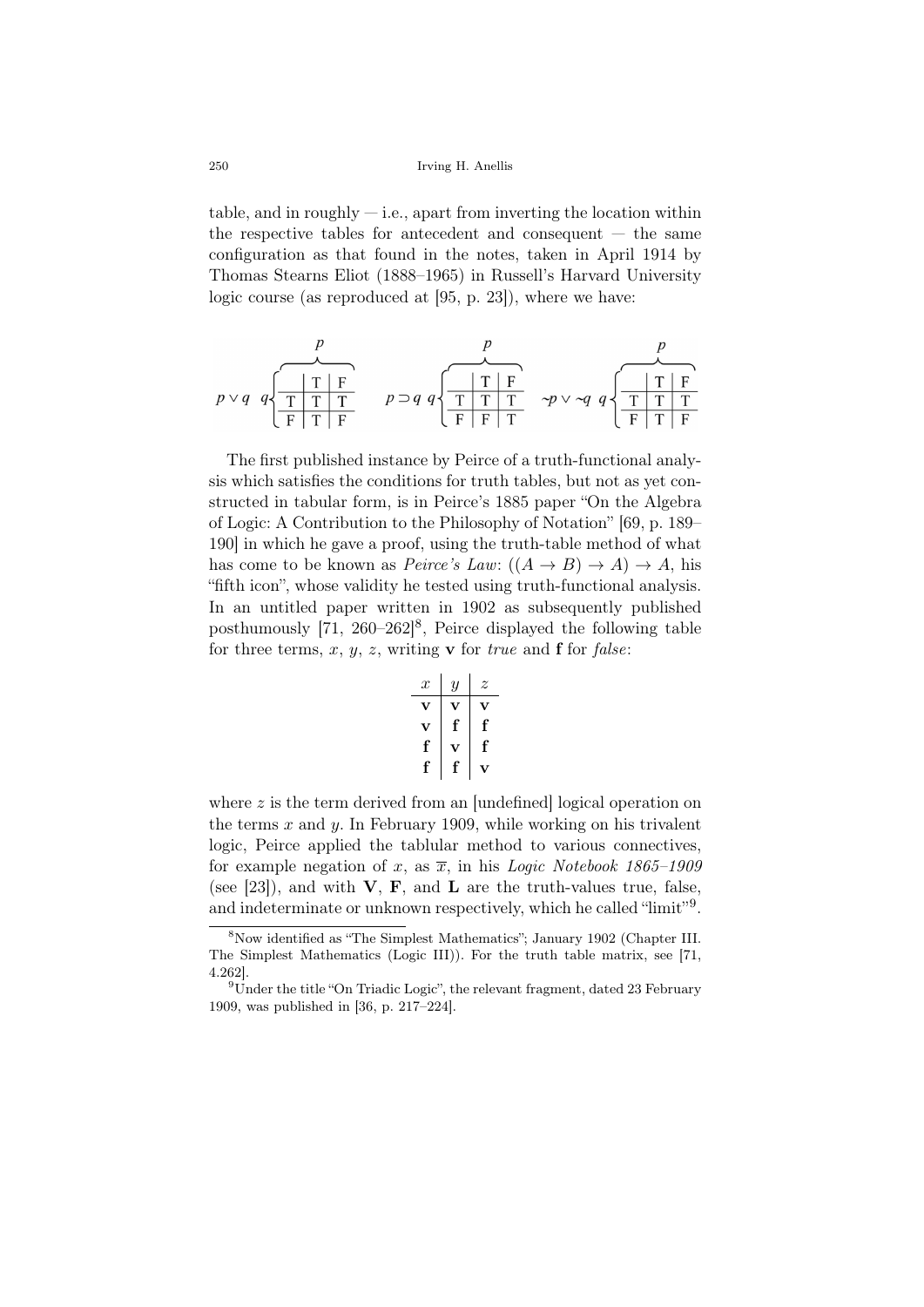Russell's rendition of Wittgenstein's tabular definition of negation, as written out on the verso of a page from Russell's transcript notes, using 'W' (wahr) and 'F' (falsch) (see [95, p. 20]), where the negation of *p* is written out by Wittgenstein as  $p \circ q$ , with Russell adding  $' = ∼ p$ ", to yield:  $p \uparrow q = ∼ p$  is

| υ  |    |
|----|----|
|    |    |
| V  | н, |
| F  | J  |
| н, | ŀ, |

Within the same time frame as the work on truth tables of Post, Lukasiewicz, and Wittgenstein, is the work of Ivan Ivanovich Zhegalkin (1896–1947), who, independently provided a Boolean-valued truth-functional analysis of propositions of propositional logic [117] and its extension to first-order logic [118], undertaking to apply truth tables to the formulas of propositional calculus and firstorder predicate calculus. He employed a technique resembling those employed by Peirce-Mitchell-Schröder, Löwenheim, Skolem, and Jacques Herbrand (1908–1931) to write out an expansion of logical polynomials and assigning them Boolean values<sup>10</sup>.

### 2 Decomposition of propositions into function and argument instead of into subject and predicate

In the opening sentence of his *Methods of Logic* [81, p. i], clearly referring to the year that Frege's *Begriffsschrift* was published, Quine wrote: "Logic is an old subject, and since 1879 it has been a great one". J. Brent Crouch [18, p. 155], quoting Quine, takes this as evidence that historiography continues to hold Frege's work as seminal and the origin of modern mathematical logic, and appears in the main to concur, saying that Frege's *Begriffsschrift* is "one of the first published accounts of a logical system or calculus with quantification and a function-argument analysis of propositions. There can be no doubt as to the importance of these introductions,

 $10$ See Part 2, "3. Peirce's quantification theory, based on a system of axioms and inference rules" for equations of the logic of relatives as logical polynomials and the Peirce-Schröder method of expansion of quantified formulas as logical sums and products.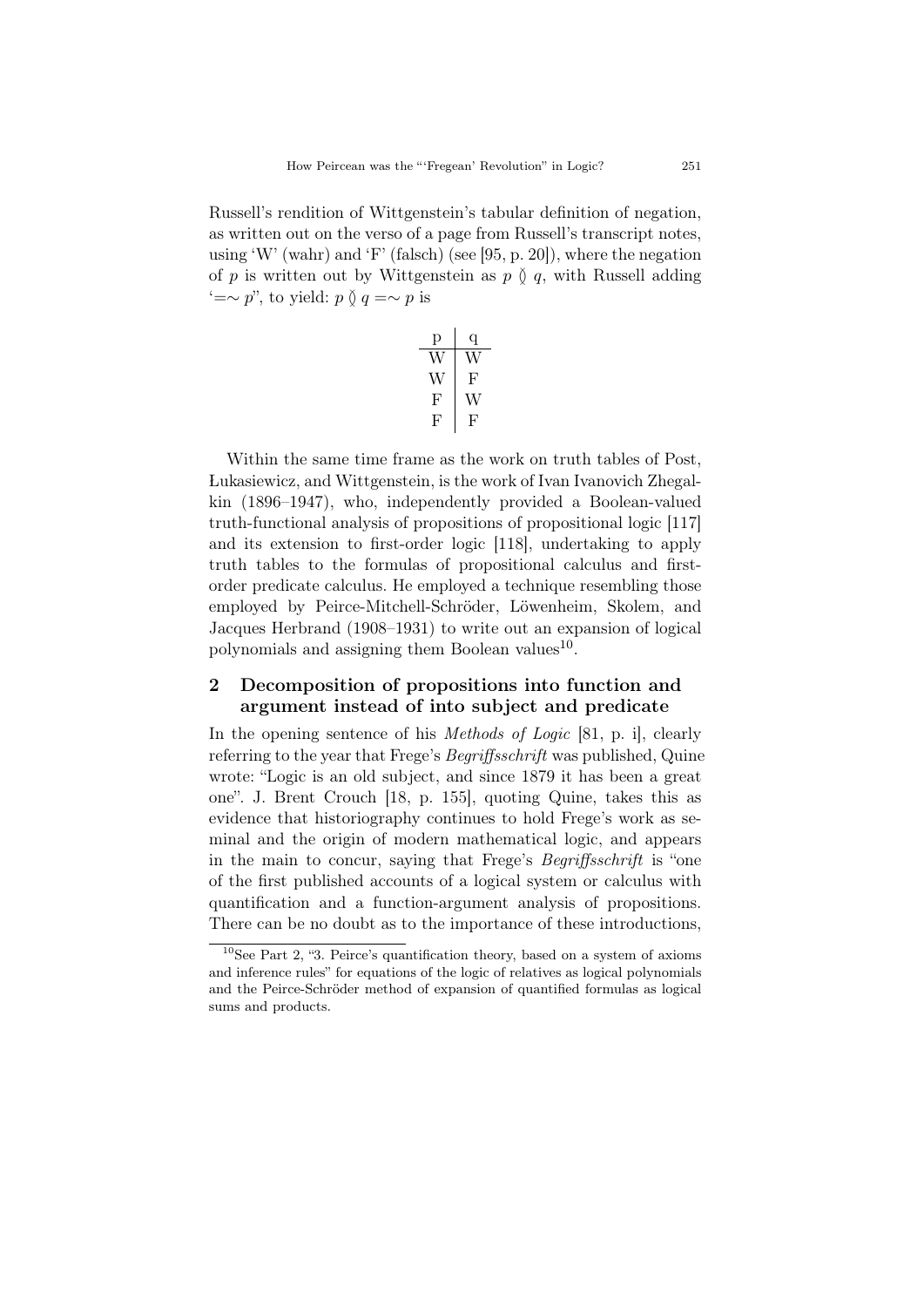and, indeed, Frege's orientation and advances, if not his particular system, have proven to be highly significant for much of mathematical logic and research pertaining to the foundations of mathematics". This ignores a considerably important aspect of the history of logic, and more particularly much of the motivation which the Booleans had in developing a "symbolical algebra".

The "Booleans" were well acquainted, from the 1820s onward, with the most recent French work in function theory of their day, and although they did not explicitly employ a function-theoretic syntax in their analysis of propositions, they adopted the French algebraic approach, favored by Joseph-Louis Lagrange (1736–1813), Adrien-Marie Legendre (1752–1833), and Augustin-Louis Cauchy (1789– 1857), to functions over the function-argument syntax which Frege adapted from the analysis, including in particular as found in the work of his teacher Karl Weierstrass (1815–1897). So there was some justification in the assertion by Russell that the algebraic logicians were more concerned with logical equations than with implication $11$ .

We see this in the way that the Peirceans approached indexed logical polynomials. It it easier to understand the full implications when examined from the perspective of quantification theory. But, as a preliminary, we can consider Peirce's logic of relations and how to interpret these function-theoretically.

If an early example is wanted, consider, e.g., Boole's definition in *An Investigation of the Laws of Thought* [12, p. 71]: "Any algebraic expression involving the symbol  $x$  is termed a function of  $x$ , and may be represented under the abbreviated form  $f(x)$ ," following which binary functions and *n*-ary functions are allowed, along with details for dealing with these as elements of logical equations in a Boolean-valued universe.

We may summarize the crucial distinctions by describing the core of Aristotle's formal logic as a syllogistic logic, or logic of terms, and the propositions and syllogisms of logic having a subject-predicate syntax, entirely linguistic, the principle connective for which, the copula, is the copula of existence, which is metaphysically based

<sup>11</sup>On the connections between the work in the algebra of functions, or "operational calculus" and the development of algebraic logic, in particular by De Morgan and Boole, see, e.g. [47], [48], [79], [80], and [59]. For Boole's work in particular on the role of functions in his algebraic logic, see, e.g. [84].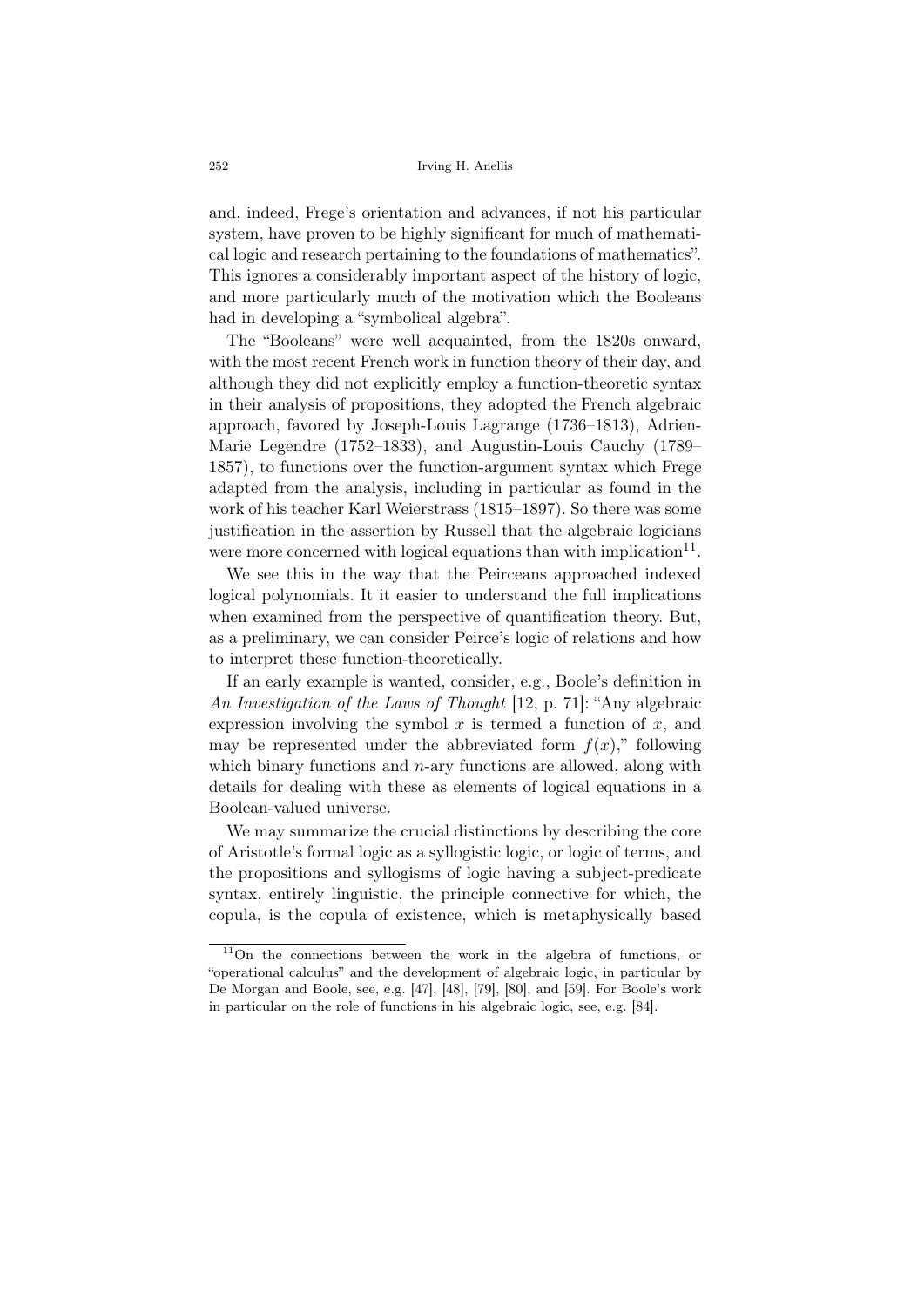and concerns the inherence of a property, whose reference is the predicate, in a subject; Boole's formal logic as a logic of classes, the terms of which represent classes, and the copula being the copula of class inclusion, expressed algebraically; and De Morgan's formal logic being a logic of relations whose terms are relata, the copula for which is a relation, expressed algebraically. It is possible then to say that Peirce in his development dealt with each of these logics, Aristotle's, Boole's, and De Morgan's, in turn, and arrived at a formal logic which combined, and then went beyond, each of these, by allowing his copula of illation to hold, depending upon context, for terms of syllogisms, classes, and propositions, and expanding these to develop a quantification theory as well, in his logic of relatives.

Gilbert Ryle (1900–1976) although admittedly acknowledging that the idea of *relation* and the resulting relational inferences were "made respectable" by De Morgan nevertheless attributed to Russell, in *The Principles of Mathematics* [85] — rather than to Peirce their codification and to Russell — rather than to Peirce and Schröder — their acceptance, again by Russell in the *Principles*. Ryle [88, p. 9–10] wrote: "The potentialities of the *xRy* relational pattern, as against the overworked s–p pattern, were soon highly esteemed by philosophers, who hoped by means of it to order all sorts of recalitrances in the notions of knowing, believing. . . ".

Mitchell [55] defined indexed logical polynomials, such as  $i_{i,j}$ , as functions of a class of terms, in which for the logical polynomial *F* as a function of a class of terms *a, b*, . . . , of the universe of discourse *U*, *F*1 is defined as "All *U* is *F*" and *F u* is defined as "Some U is F", and Peirce defined identity in second-order logic on the basis of Leibniz's Identity of Indiscernibles, as  $l_{i,j}$ , meaning that every predicate is true/false of both *i*, *j*. What Mitchell produces is a refinement of the notation that Peirce himself had devised for his algebra of relatives from 1867 forward, enabling the distinction between the terms of the polynomials by indexing of terms, and adding the index of the quantifiers ranging over the terms of the polynomials. Mitchell's improvements were immediately adopted by Peirce [68] and enabled Peirce to develop, as we shall see, a first-order quantification theory fully as expressive as Frege's.

The necessary apparatus to translate between relational expres-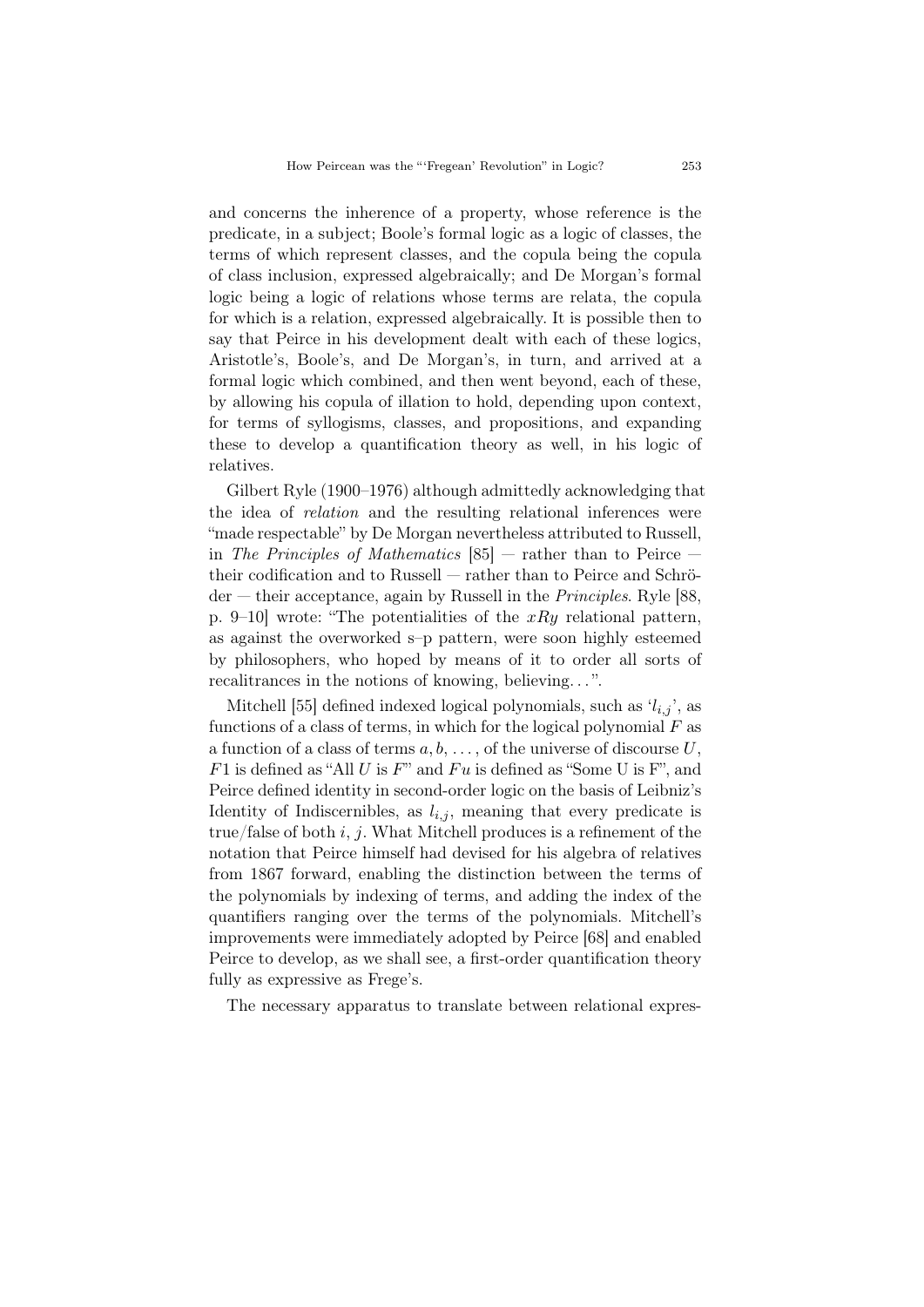sions and functional expresses is provided, in contemporary terms, by Ramsey's Maxim (see, e.g. [111, I, p. 27]). Suppose that we have a binary relation *aRb*. This is logically equivalent to the functiontheoretic expression  $R(a, b)$ , where  $R$  is a binary function taking *a* and *b* as its arguments. A function is a relation, but a special kind of relation, then, which associates one element of the *domain* (the universe of objects or terms comprising the arguments of the function) to precisely one element of the *range* (or *codomain*, the universe of objects or terms comprising the values of the function). So, clearly, Pierce's logical polynomials expressing relations can be rewritten in function-theoretical terms.

This takes us to the next point: that among Frege's creations that characterize what is different about the mathematical logic created by Frege and helps define the "Fregean revolution", *viz*., a quantification theory based on a system of axioms and inference rules.

### 3 Peirce's quantification theory based on a system of axioms and inference rules

Despite numerous historical evidences to the contrary, as has been suggested as long ago as the 1950s, e.g. by  $-$  in chronological order  $-$ George D. W. Berry [11], Richard Beatty [10], and the late Richard Milton Martin (1916–1985) [54], we still find, even in the most recent issue of the Peirce *Transactions*, repetition by J. Brent Crouch [18] of the old assertion by Quine from his *Methods of Logic* [81, p. i]. Crouch [18, p. 155] thus writes: "In the opening sentence of his *Methods of Logic*, W. V. O. Quine writes, 'Logic is an old subject, and since 1879 it has been a great one'. Quine is referring to the year in which Gottlob Frege presented his *Begriffschrift*, or 'concept– script', one of the first published accounts of a logical system or calculus with quantification and a function–argument analysis of propositions. There can be no doubt as to the importance of these introductions, and, indeed, Frege's orientation and advances, if not his particular system, have proven to be highly significant for much of mathematical logic and research pertaining to the foundations of mathematics". And this despite the fact that Quine himself eventually repudiated this assertion, long before it came to the attention of Crouch. Quine himself, that is, ultimately acknowledged in 1985 [82]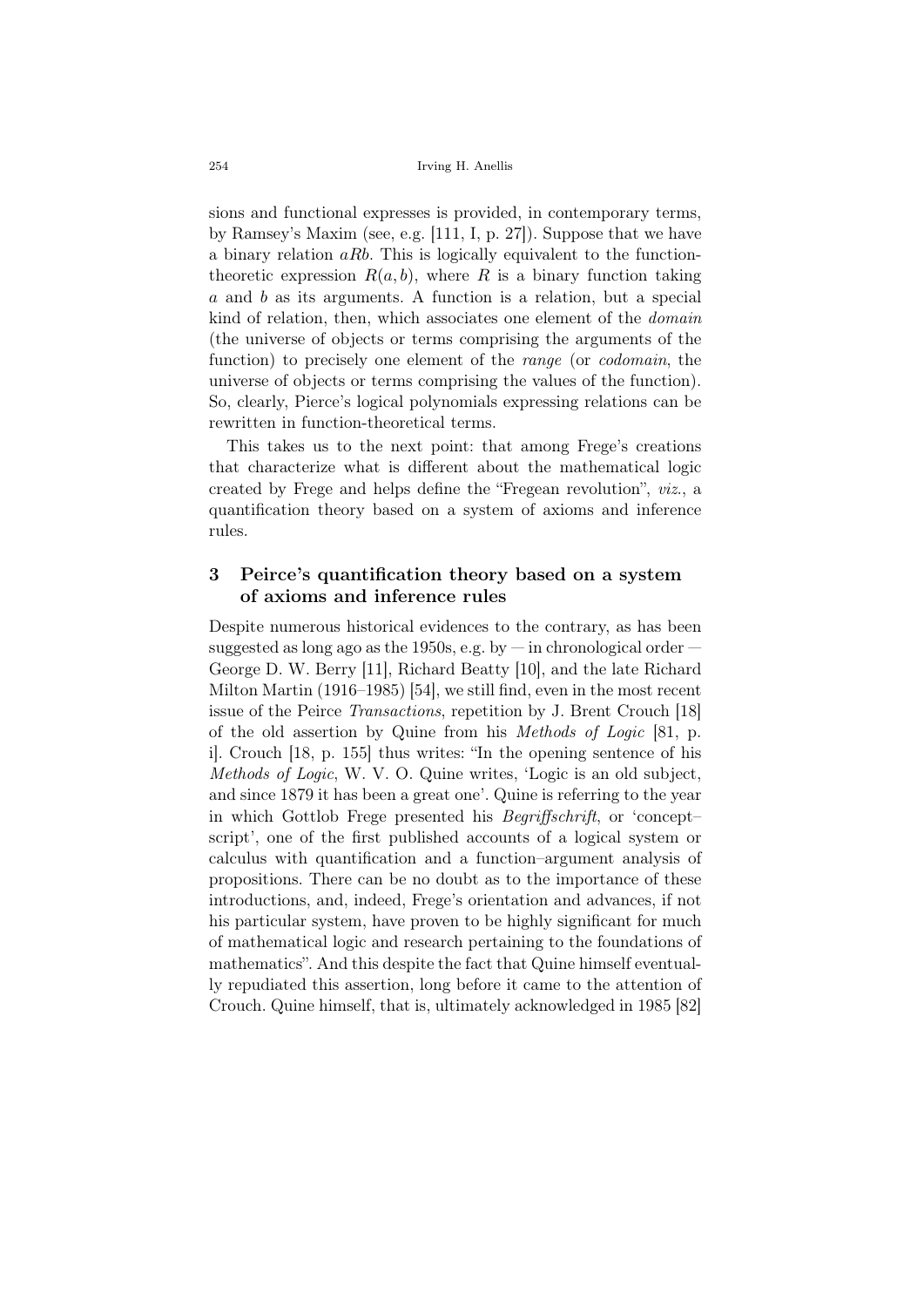and again in 1995 [83] that Peirce had developed a quantification theory just a few years after Frege. More accurately, Quine began developing a quantification theory more than a decade prior to the publication of Frege's *Begriffsschrift* of 1879 [24], but admittedly did not have a fully developed quantification theory until 1885, six years after the appearance of the *Begriffsschrift*.

Peirce's efforts to develop what was to become his first-order quantification theory in his 1883 "The Logic of Relatives" [68] begun at least as early as 1867, in his "On an Improvement in Boole's Calculus of Logic" [63] and further enhanced by the notational innovations by O. H. Mitchell in his "On a New Algebra of Logic" of 1883 [55], and more fully articulated and perfected two years later in Peirce's "On the Algebra of Logic: A Contribution to the Philosophy of Notation" [69] in which we have not only a first-order quantification theory but also a second-order quantification theory, the latter admittedly not yet as well developed as the first-order theory. But even more importantly that Pierce's system dominated logic in the final decades of the nineteenth century and first two decades of the twentieth largely through the efforts of Schröder, in particular in his *magnum opus*, *Vorlesungen ¨uber die Algebra*  $der Logik$  [90], whereas Frege's work exerted scant influence<sup>12</sup>, and that largely negative, until brought to the attention of the wider community by Russell, beginning with his *Principles of Mathematics* of 1903 [85], largely through the introduction of and efforts to circumvent or solve the Russell paradox. Thus, by 1885, Peirce had not only a fully developed first-order theory, which he called the *icon*

 $12$ [14] collects and provides English translations of most of the reviews of the *Begriffsschrift* that appeared immediately following its publication and gives the canonical view of the reception of Frege's *Begriffsschrift* [14, p. 15–20]. Most of those reviews, like Venn's [107], were only a few pages long, if that, and emphasized the "cumbrousness" of the notation and lack of originality of the contents. The most extensive and what was that of Schröder [89], which remarks upon the lack of originality and undertakes a detailed discussion of the contents as compared with his own work and the work of Peirce, criticizing in particular Frege's failure to familiarize himself with the work of the algebraic logicians. Schröder's review sparked a literary battle between himself and Frege and their respective defenders. [99] advances the conception that Frege's reputation was established by Russell, while [108] argues that Frege's *Begriffsschrift* received a respectable amount of attention after its appearance in consideration of the fact of its authorship by an investigator making his first entry into the field.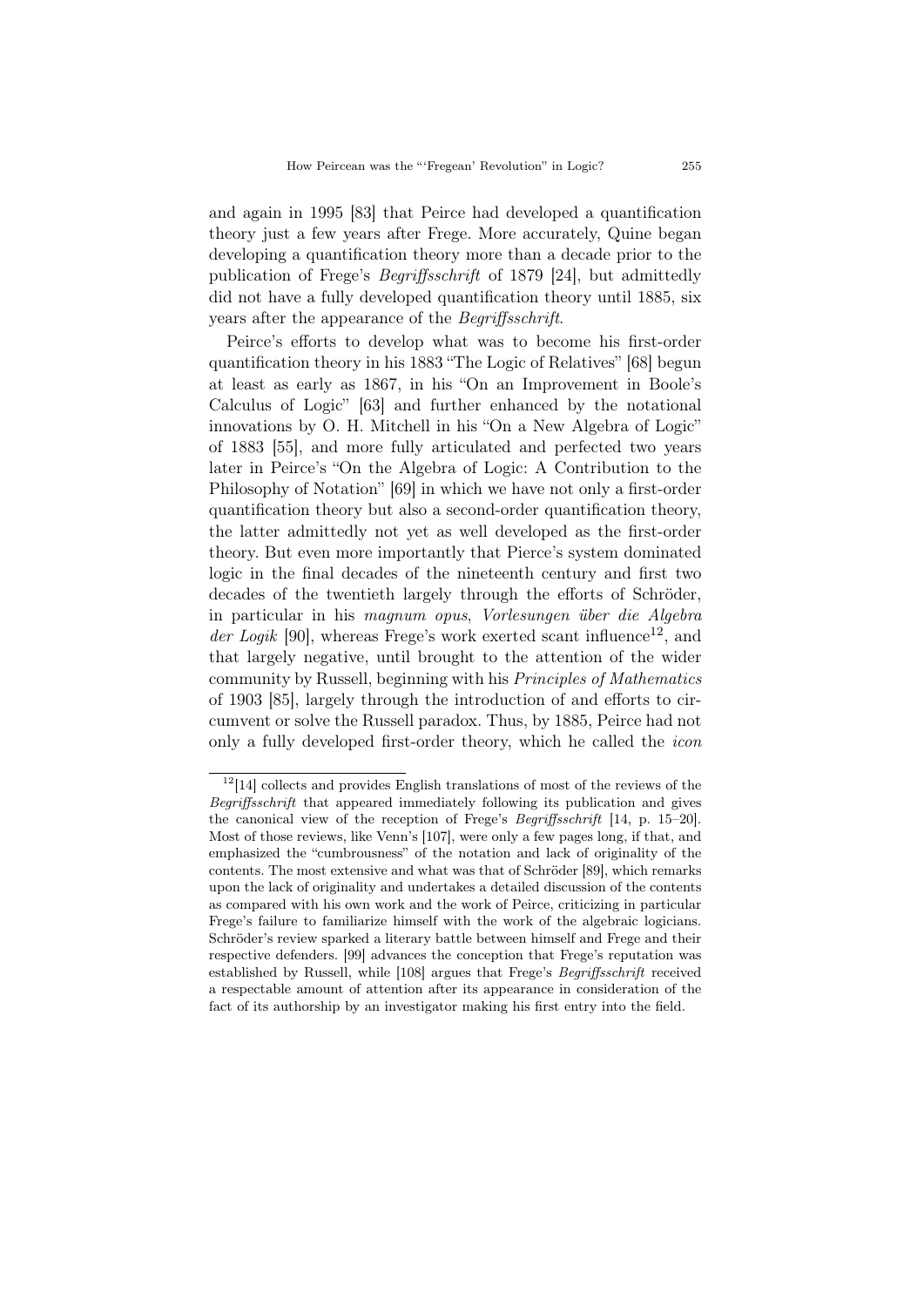*of the second intention*, but a good beginning at a second-order theory, as found in his "On the Algebra of Logic: A Contribution to the Philosophy of Notation" [69].

The final version of Peirce's first-order theory uses indices for enumerating and distinguishing the objects considered in the Boolean part of an equation as well as indices for quantifiers, a concept taken from Mitchell. Peirce denoted the existential and universal quantifiers by ' $\Sigma_i$ ' and ' $\Pi_i$ ' respectively, as logical sums and products, and individual variables  $i, j, \ldots$ , are assigned to both quantifiers and predicates, that is, to both quantifiers and to the distinct terms of the logical polynomials of the Boolean part of the equation. He then wrote  $'l_{i,j}$  for '*i* is the lover of *j*'. Then "Everybody loves somebody" is written in Peirce's quantified logic of relatives as  $\Pi_i \Sigma_j l_{i,j}$  i.e. as "Everybody is the lover of somebody". In Peirce's own exact expression, as found in his "On the Logic of Relatives" [47, p. 200], we have " $\Pi_i \Sigma_j l_{i,j} > 0$  means that everything is a lover of something". That is, Peirce defined the existential and universal quantifiers by ' $\Sigma_i$ ' and ' $\Pi_i$ ' respectively, as logical sums and products, e.g.,  $\Sigma_i x_i = x_i + x_j + x_k \dots$ , and  $\Pi_i x_i = x_i \exists x_j \exists x_k$ , and individual variables  $i, j, k, \ldots$ , are assigned both to quantifiers and predicates. In the Peano–Russell notation these are of course  $(\exists x)F(x) = F(x_i) \vee F(x_i) \vee F(x_k)$  and are  $(\forall x)F(x) = F(x_i) \bullet$  $F(x_i) \bullet F(x_k)$  respectively.

The difference between the Peirce–Mitchell–Schröder formulation, then, of quantified propositions is purely cosmetic, and both are significantly notationally simpler than Frege's. Frege's rendition of the proposition "For all *x*, if *x* is *F*, then *x* is *G*", i.e.  $(\forall x)[F(x) \supset$  $G(x)$ , for example, is



Not only that; recently, Calixto Badesa [8], [9] and Geraldine Brady [13] traced the details of the development of the origins of the special branches of modern mathematical logic known as model theory, which is concerned with the properties of consistency, completeness, and independence of mathematical theories including of course the various logical systems, and *proof theory*, concerned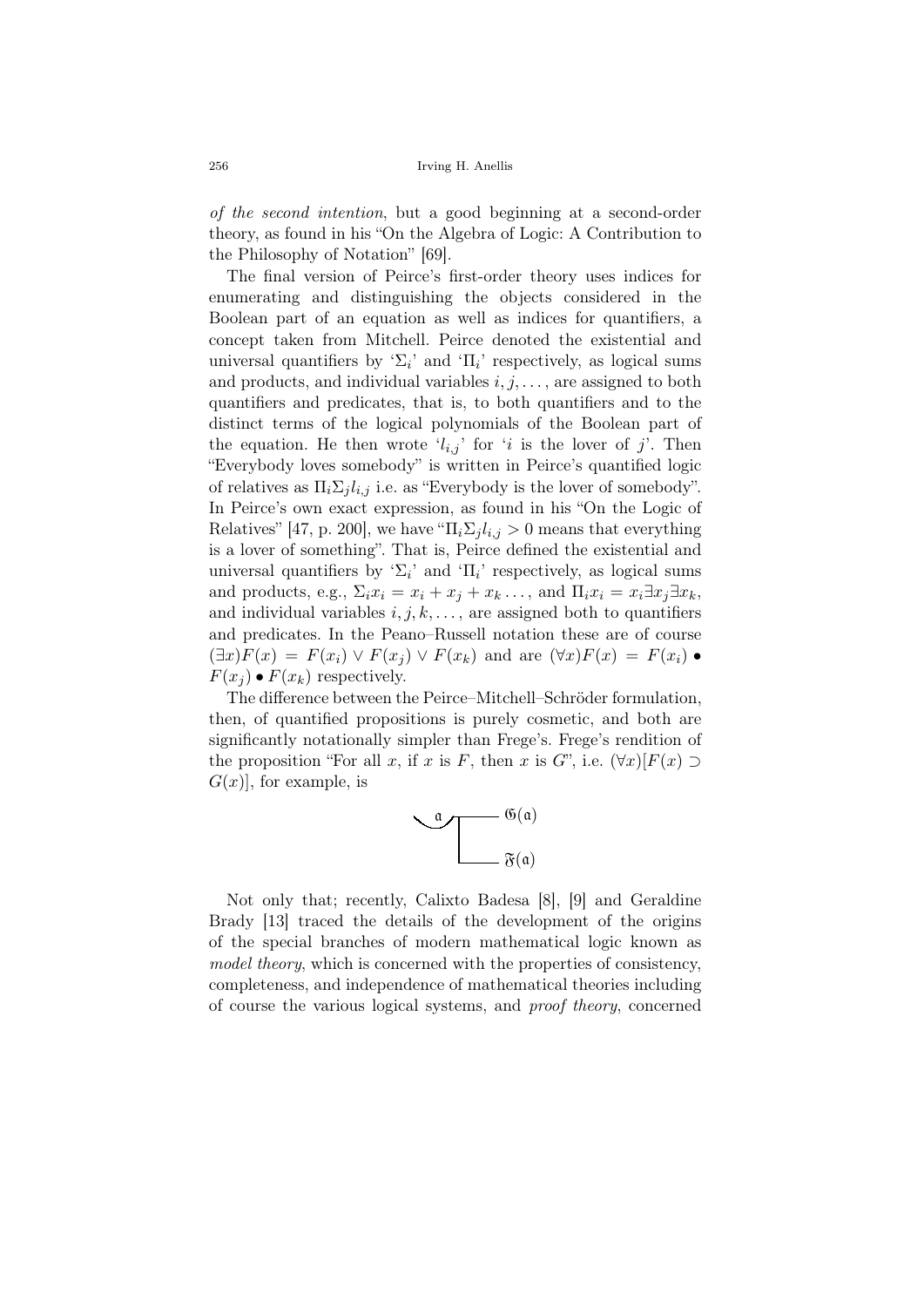with studying the soundness of proofs within a mathematical or logical system. This route runs from Peirce and his student Mitchell, through Schröder to Löwenheim, Skolem, and  $-$  I would add  $-$ Herbrand. It was based upon the Peirce–Mitchell technique for elimination of quantifiers by quantifier expansion that the Löwenheim-Skolem Theorem [LST] allows logicians to determine the validity within a theory of the formulas of the theory and is in turn the basis for Herbrand's Fundamental Theorem [FT] which can best be understood as a strong version of  $LST^{13}$ .

Model theory, and especially LST, developed in large measure from Löwenheim's 1915 "Über Möglichkeiten im Relativkalkul" [52], Skolem's 1920 "Logisch-kombinatorische Untersuchungen über die Erfüllbarkeit oder Beweisbarkeit mathematischer Sätze..." [96] and Herbrand's 1930 doctoral thesis *Recherches sur la théorie des démonstration* [40], especially its fifth chapter, using Peirce and Schröder's techniques. Proof theory and especially FT arose in the the work of Herbrand [40] studying the work of Hilbert, using Peirce and Schröder's techniques and starting from the work of Löwenheim and Skolem, and most especially of Lowenheim. Meanwhile Alfred Tarski (1902—1983) inspired by the work of Peirce and Schröder, and Tarski's students, advanced algebraic logic, beginning in 1941 (see [101]; see also [3], [4], [7]) giving us Tarski's and Steven Givant's work (in particular in their *Formalization of Set Theory without Variables* [102] on Peirce's Fundamental Theorem (see [3]). Tarski's doctoral thesis (see [100]) displayed a keen awareness of Schröder's work; and both he [100] and Cooper Harold Langford (1895—1964) (see [50]) used the Peirce-Schröder quantifier elimination method as found in the work of Löwenheim and Skolem, although Langford gave no indication that he was aware of the work of either Löwenheim or Skolem (see [56, p. 248]). Tarski [101, p. 73–74] is very explicit in clearly expressing the influence and inspiration of Schröder, and especially of Peirce, as the origin of his own work.

The original version of what came to be known as LST as stated by Löwenheim  $[52, p. 450, §2, p. Satz 2]$  is simply that: *If a wellformed formula of first-order predicate logic is satisfiable, then it is ℵ*0*-satisfiable*. Not only that: in the manuscript "The Logic of Relatives: Qualitative and Quantitative" of 1886 Peirce himself is

<sup>13</sup>[2] includes a discussion of the relation of FT to LST.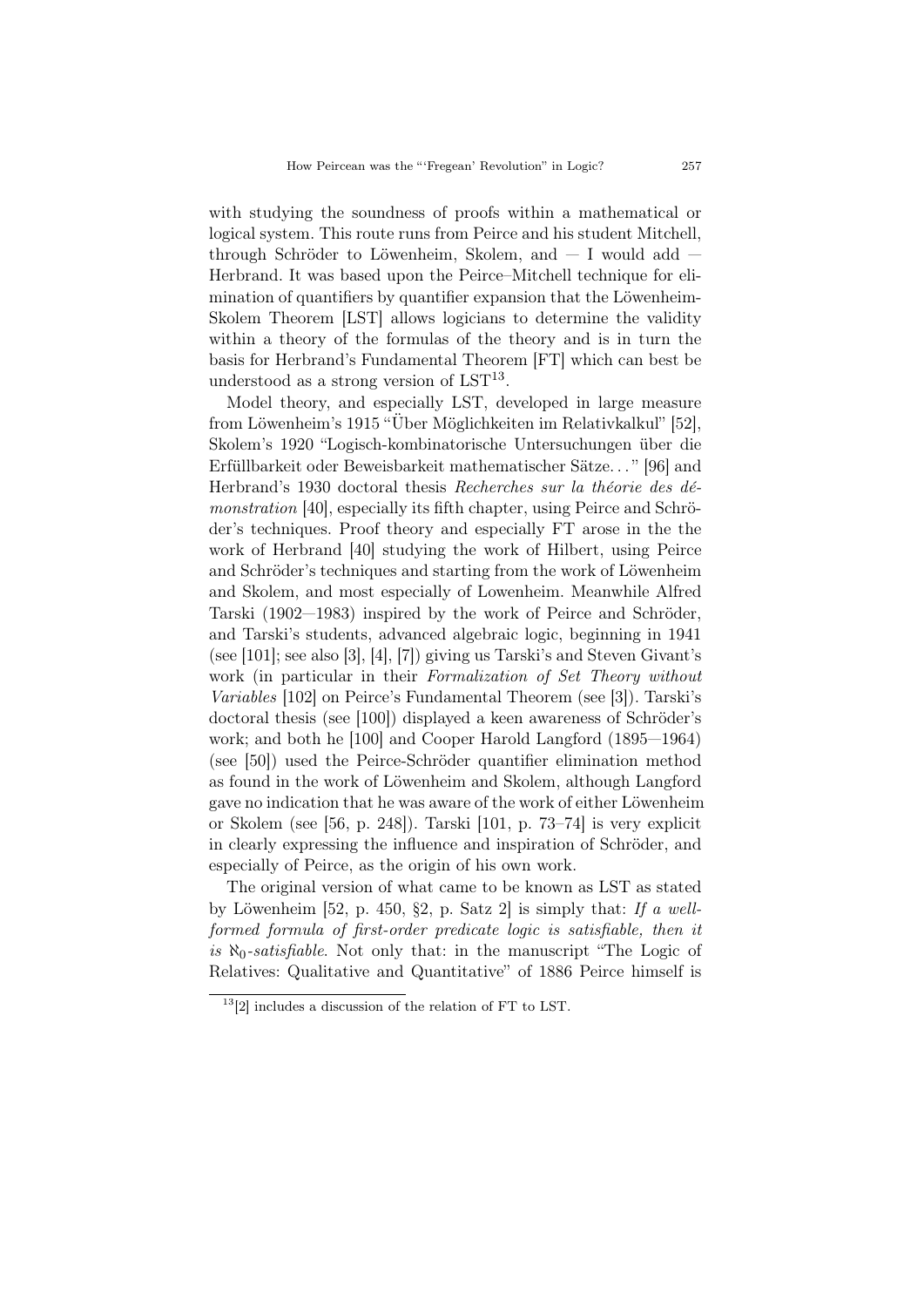making use of what is essentially a finite version of LST (see [74, p. 374] and the associated note at [74, p. 464, n. 374.31-36]), that

If F is satisfiable in every domain, then F is  $\aleph_0$ -satisfiable; that is:

If  $F$  *is n*-satisfiable, then  $F$  *is*  $(n+1)$ -satisfiable

and, indeed, his proof was in all respects similar to that which later appeared in Löwenheim's 1915 paper [52], where, for any  $\kappa < \lambda$ , a product vanishes (i.e. is satisfiable), and its  $\kappa^{th}$  term vanishes. In its most modern and strict form the LST says that: *For a κ-ary universe, a well-formed formula F is ℵ*0*-satisfiable if it is κ-valid for every finite κ, provided there is no finite domain in which it is invalid*.

Herbrand's FT was developed in order to answer the question: *what finite sense can generally be ascribed to the truth property of a formula with quantifiers, particularly the existential quantifier, in an infinite universe?* The modern statement of FT is: *For some formula F of classical quantification theory, an infinite sequence of quantifier-free formulas F*1*, F*2*, . . . , can be effectively generated, for F provable in (any standard) quantification theory, if and only if there exists a*  $\kappa$  *such that*  $F$  *is (sententially) valid; and a proof of*  $F$ *can be obtained from*  $F_{\kappa}$ *.* 

For both LST and FT the elimination of quantifiers carried out as expansion in terms of logical sums and products, as defined by Mitchell-Peirce-Schröder, is an essential tool. Moreover, it was precisely the Mitchell–Peirce–Schröder definition, in particular as articulated by Schröder in his *Algebra der Logik*, that provided this tool for Löwenheim, Skolem, and Herbrand.

# 4 Peirce's definition of infinite sequence and natural number in terms of logical notions (i.e. the logicization of mathematics)

Frege developed his theory of sequences defined in terms of logical notions in the third and final part of the *Begriffsschrift* [24, th. III, §§23–31], giving us first the ancestral relation and then the proper ancestral, the latter required in order to guarantee that the sequences arrived at are well-ordered. With the ancestral proper he is finally able to define mathematical induction as well.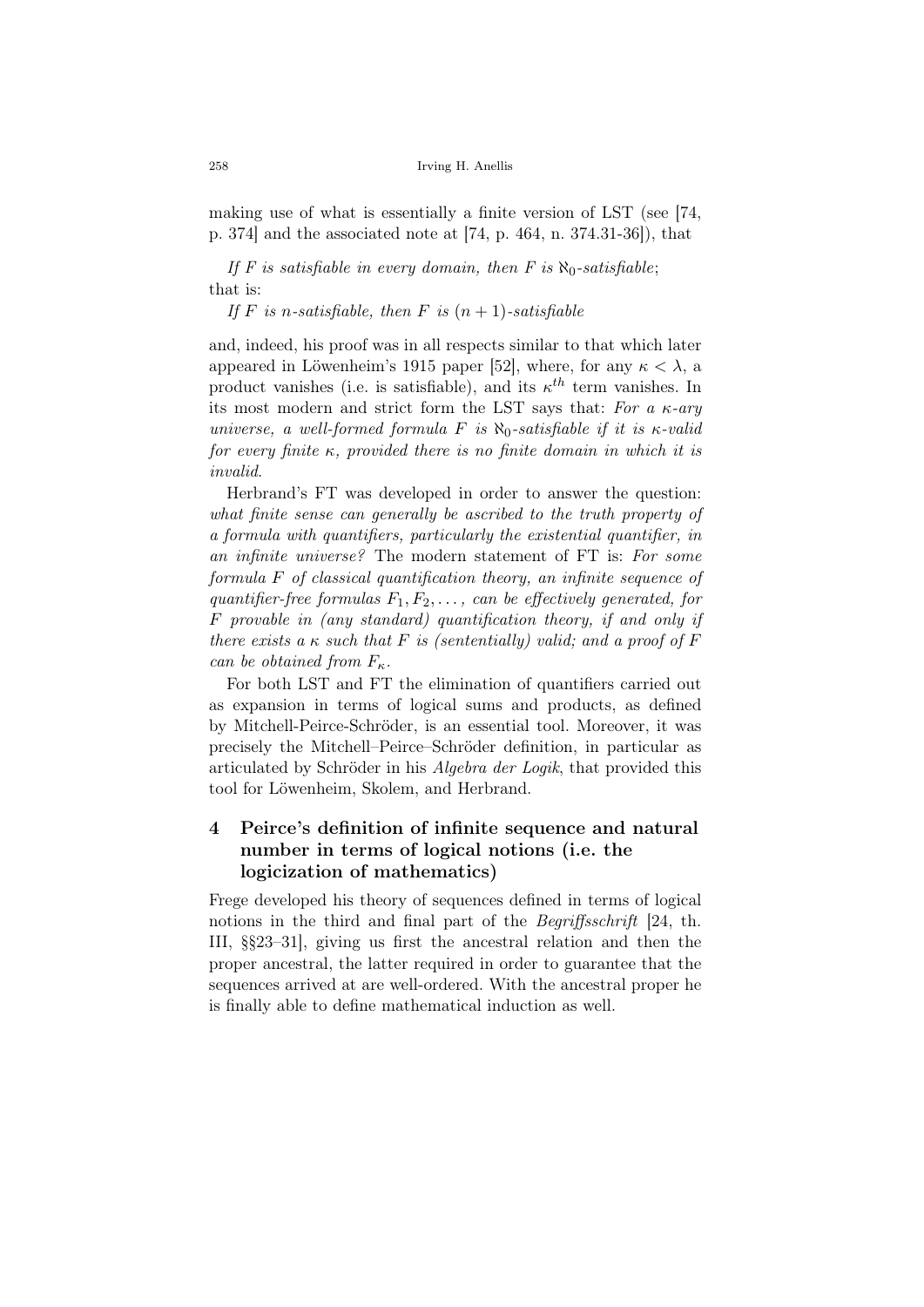In "On the Logic of Number" of 1881 [66] Peirce set forth an axiomatization of number theory, starting from his definition of *finite set*, to obtain natural numbers. Given a set *N* and *R* a relation on *N*, with 1 an element of *N*; with definitions of *minimum*, *maximum*, and *predecessor* with respect to *R* and *N* given, Peirce's axioms in modern terminology are:

- 1. *N* is partially ordered by *R*.
- 2. *N* is connected by *R*.
- 3. *N* is closed with respect to predecessors.
- 4. 1 is the minimum element of *N*; *N* has no maximum.
- 5. Mathematical induction holds for *N*.

It is in this context important to consider Sluga's testimony [97, p. 96–180] that it took Frege five years beyond the completion of date 18 December 1897 for the *Begriffschrift* to provide the promised elucidation of the concept of number following his recognition that there are logical objects and realizing that he had not successfully incorporated that recognition into the *Begriffsschrift*. Certainly, if Pierce in 1881 had not yet developed a complete and coherent logical theory of number, neither, then, had Frege before 1884 in *Die Grundlagen der Arithmetik* [28].

The only significant differences between the axiomatization of number theory by Richard Dedekind (1831—1914) in *Was sind und was sollen die Zahlen* [20] and Pierce's was that Dedekind started from *infinite sets* rather than finite sets in defining natural numbers, and that Dedekind is explicitly and specifically concerned with the real number continuum, that is, with infinite sets. This is because Peirce rejected the real continuum in favor of Leibnizian infinitesimals. Moreover, Peirce rejected transfinite sets maintaining the position that Cantor and Dedekind were unable to logically support the construction of the actual infinite, and that only the potential infinite could be established logically<sup>14</sup>. Nevertheless, Dedekind's set

<sup>14</sup>For discussions of Peirce's criticisms of Cantor's and Dedekind's set theory see e.g. [19] and [57].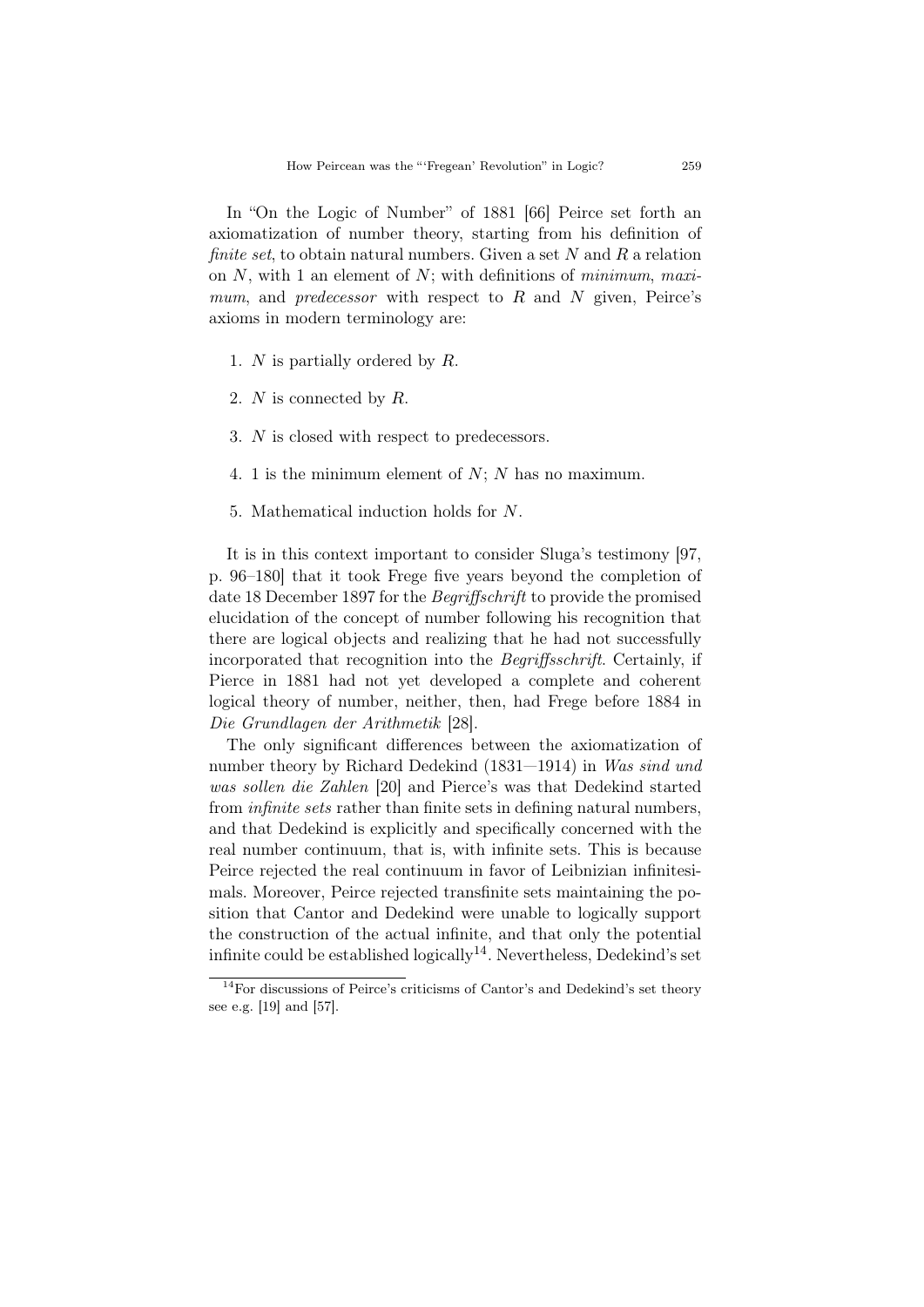theory and Peirce's and consequently their respective axiomatizations of number theory are equivalent. This equivalence of Peirce's axiomatization of natural numbers to that of Dedekind (as well as that of Giuseppe Peano's 1889 *Arithmetices principia* [60]) is demonstrated by Paul Bartram Shields (in [93] and [94]). The similarities between Peirce's axiom system and Dedekind's led Peirce to accuse Dedekind of plagiarizing his "Logic of Number". Francesco Gana [31] examined Peirce' claim against Dedekind and concluded that it was unjustified, that Dedekind was unfamiliar with Peirce's work.

Peirce did not turn his attention specifically and explicitly to infinite sets until engaging and studying the work of Dedekind and Georg Cantor (1845—1918), especially Cantor, and did not publish any of his further work in detail, although he did offer some hints in publications such as his "The Regenerated Logic" of  $1896 [70]^{15}$ .

The technical centerpiece of Dedekind's mathematical work was in number theory, especially algebraic number theory. His primary motivation was to provide a foundation for mathematics and in particular to find a rigorous definition of real numbers and of the real-number continuum upon which to establish mathematical analysis in the style of Karl Weierstrass. This means that he sought to axiomatize the theory of numbers based upon that rigorous definition of the real numbers and the construction of the real number system and the continuum which could be employed in defining the theory of limits of a function for use in the differential and integral calculus, real analysis, and related areas of function theory. His concern, in short, was with the rigorization and arithmetization of analysis.

For Peirce, on the other hand, the object behind his axiomatization of the system of natural numbers was stated in "On the Logic of Number" [66, p. 85] as establishing that "elementary propositions concerning number. . . are rendered [true] by the usual demonstrations". He therefore undertook "to show that they are strictly syllogistic consequences from a few primary propositions", and he asserted "the logical origin of these latter, which I here regard as definitions", but for the time being takes as given.

<sup>15</sup>Some of Peirce's published writings and manuscripts relating to mathematics, including set theory, have recently appeared in [75].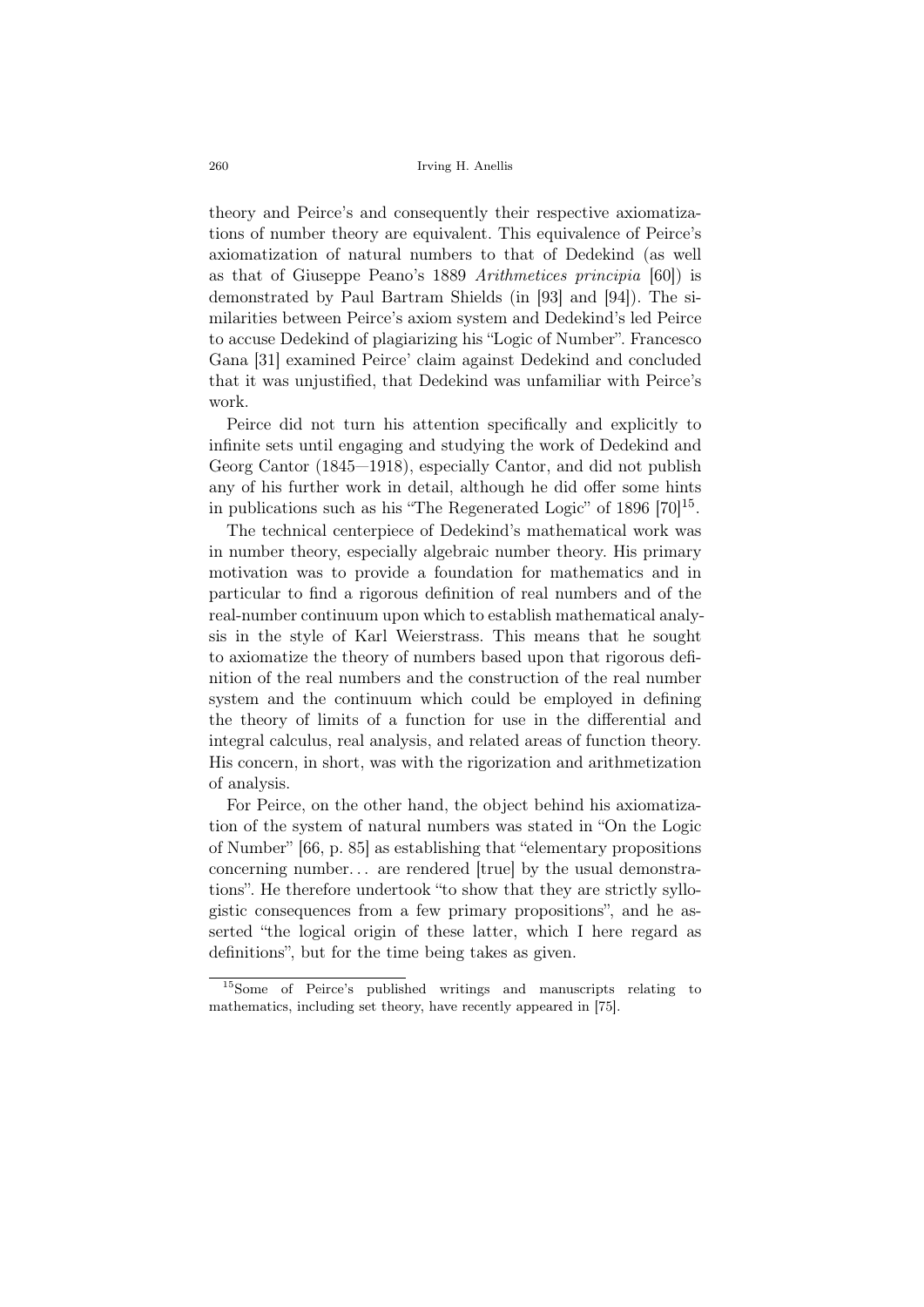In short. Peirce here wants to establish that the system of natural numbers can be developed axiomatically by deductive methods (i.e. "syllogistically") applying his logic of relations and that the system of natural numbers can be constructed by this means on the basis of some logical definitions<sup>16</sup>.

Whether this is tantamount, from the philosopher's standpoint, to the logicism of Frege has been the subject of considerable debate and likewise depends upon whether one distinguishes, e.g., between logicism and "protologicism"<sup>17</sup>.

### 5 Peirce's presentation and clarification of the concept of formal system

I would suggest that, even if Peirce nowhere formally and explicitly set forth his conception of a formal system, it is present and implicit in much of his work, in "On the Logic of Number" [66] for example, in the explication of the purpose of his project of deducing, in a logically coherent and explicit manner, and in strict accordance with deductive inference rules on the basis of a few essential and carefully chosen and well-defined "primary propositions" — definitions, and the propositions requisite for deriving and expressing the elementary propositions — axioms — of mathematics concerning numbers.

We consider the assertion by Geraldine Brady, who wrote in *From Peirce to Skolem* [13, p. 14] of Peirce's "failure to provide a formal system of logic, in the sense of Frege's. The motivation to create a formal system is lacking in Peirce...", and he thus "made no attempt at an all-encompassing formal system". We are constrained to admit that there is in Peirce no one set of axioms by which to derive all of logic, still less, all of mathematics. Rather, what we have is an on-going experiment in developing the basis of a logic that answers to specific purposes and has as its ultimate goal the creation of a calculus that serves as a tool for the wider conception

 $^{16}\rm{We}$  understand, here, however, that by the time he wrote those lines, Peirce had already translated syllogisms as implications within his algebraic logic (see "Peirce's propositional calculus with a truth-functional definition of connectives, especially the conditional").

<sup>&</sup>lt;sup>17</sup>There is a vast literature on the question of whether or not Peirce was or was not a logicist, and, if so, to what extent; part of a lengthy and continuing debate, [35], [41] [58], and [21] are among a very small sampling of the more recent entries in this discussion.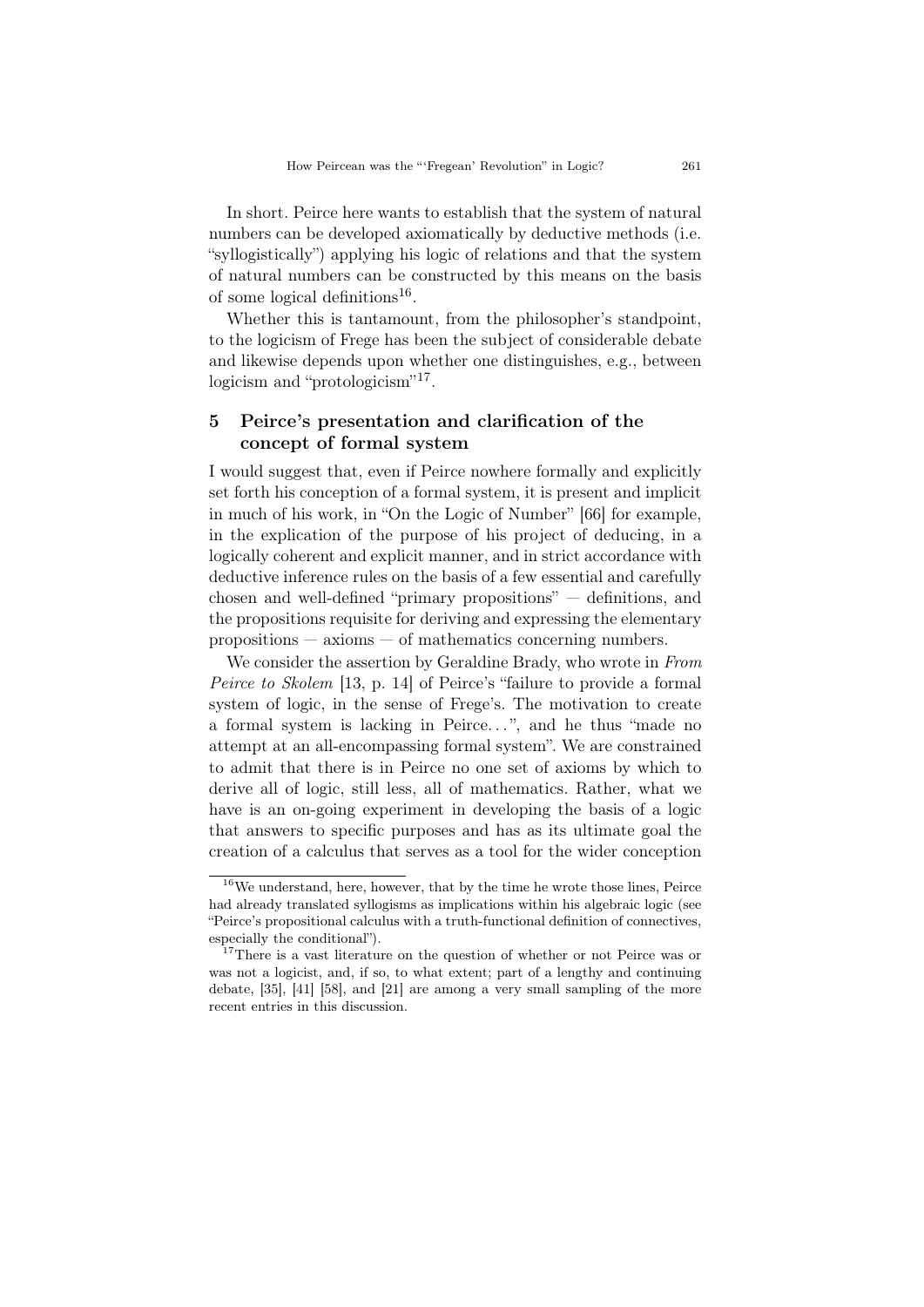of logic as a theory of signs. Rephrased, Peirce did not, either in one complete and coherent work or even over time, produce a single, allencompassing formal system; rather, he produced a series of formal systems, often informally presented. Moreover, these systems, much like the systems of his predecessors and colleagues, most notably De Morgan, Boole, and Schröder, worked not with a universal universe of discourse, or universal domain, such as Frege's *Universum*, but with specific universes of discourse. Any one of his formal systems, that is, applied to what Schröder termed a *Gebiet*. In other words, Peirce presented formal systems each one of which was, in Schröder's terminology, a *Gebietkalkul*. (This is the basis of the discussion between Peano and Schröder of the comparative values of Peano's pasigraphy and Peirce's logical system<sup>18</sup>.)

# 6 Peirce's logic and semiotics, making possible, and giving, a use of logic for philosophical investigations (especially for philosophy of language)

Van Heijenoort's understanding of Frege's conception of application of his logical theory for philosophical investigations and in particular for philosophy of language can be seen as two-fold, although van Heijenoort in particular instances envisioned it in terms of analytic philosophy. On the one hand, Frege's logicist program was understood as the centerpiece, and concerned the articulation of sciences, mathematics included, developed within the structure of the logical theory; on the other hand, it is understood more broadly as developing the logical theory as a universal language.

Distinguishing *logic as calculus* and *logic as language* van Heijenoort [104, p. 1–2] (see also [105]), taking his cue directly from Frege (see [24, p. XI]) understood the "Booleans" or algebraic logicians as concerned to treat logic as a mere calculus (see [25], [26], [27], [29]), whereas Frege and the "Fregeans" see their logic to be both a calculus and a language, but first and foremost as a language. It is in this regard that Frege (in [29]) criticized Schröder, although he had the entire algebraic tradition in mind, from Boole to Schröder (see

<sup>&</sup>lt;sup>18</sup>See Schröder [91] and [92], responding to specific Peano's claim, at [61, p. 52], and in general to the work of Peano and his school in their publications in the *Rivista di matematiche* and the *Formulario*; see also [62]).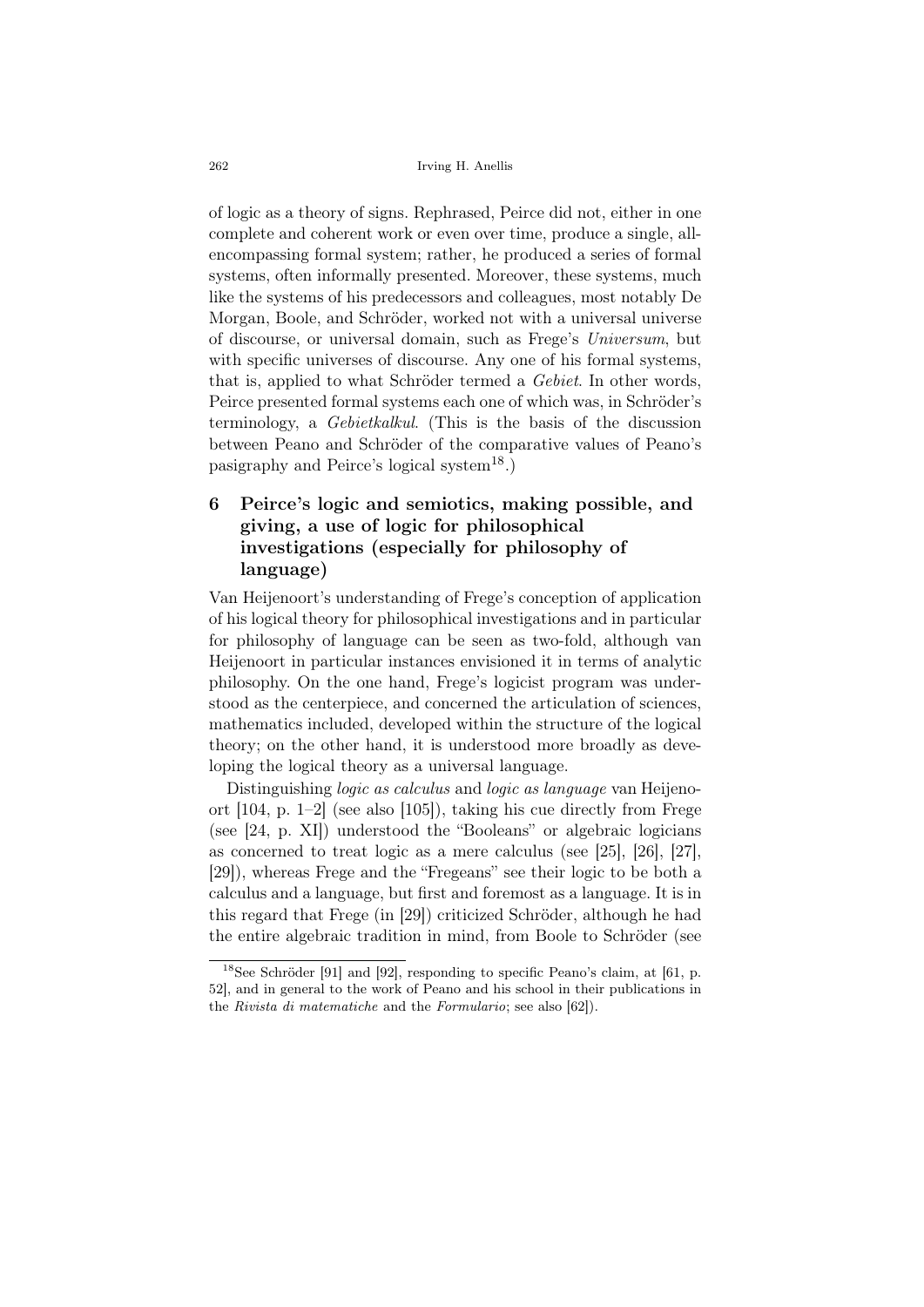$[25]$ ,  $[26]$   $[27]$ ,  $[29]$ ). This was in response to Schröder's assertion, in his review of 1880 of Frege's *Begriffsschrift*, that Frege's system "does not differ essentially from Boole's formula language", adding: "With regard to its major content the *Begriffsschrift* could actually be considered a *transcription* of the Boolean formula language" [89, p.  $83]^{19}$ .

As early as 1865 Peirce defined logic as the science of the conditions which enable symbols in general to refer to objects<sup>20</sup>. For Peirce (as expressed in "The Nature of Mathematics" of *ca*. 1895; see [75, p. 7]) "Logic is the science which examines signs, ascertains what is essential to being sign and describes their fundamentally different varieties, inquires into the general conditions of their truth, and states these with formal accuracy, and investigates the law of development of thought, accurately states it and enumerates its fundamentally different modes of working", while what he called "critic" is that part of logic which is concerned explicitly with deduction, and is, thus, a calculus. This suggests, to me at least, that for Peirce logic is both a calculus (as critic) and a language (as semiotic theory); a calculus in the narrow sense, a language in the broader sense.

# 7 Peirce's distinguishing singular propositions, such as "Socrates is mortal", from universal propositions such as "All Greeks are mortal"

The problem of distinguishing singular from universal propositions was one of the primary, if not the primary, initial motivation for Peirce in undertaking his work in "On an Improvement in Boole's Calculus of Logic" [63]. That work had the goal of improving Boole's algebraic logic by developing a quantification theory which would introduce a more perspicuous and efficacious use of universal and existential quantifiers into Boole's algebra and likewise permit a

 $19$ My emphasis. Schröder [89, p. 83] first writes: "Am wirksamsten mochte aber zur Richtigstellung der Ansichten die begrundete Bemerkung beitragen dass die Frege'sche 'Begriffsschrift' gar nicht so wesentlich von Boole's Formelsprache sich wie die Jenaer Recension vielleicht auch der Verfasser ausgemacht annimmt", and then [89, p. 84]: "Diesem ihrem Hauptinhalte nach konnte man die Begriffsschrift geradezu eine Umschreibung der Booleschen Formelsprache nennen..."

<sup>20</sup>I owe this historical point to Nathan Houser.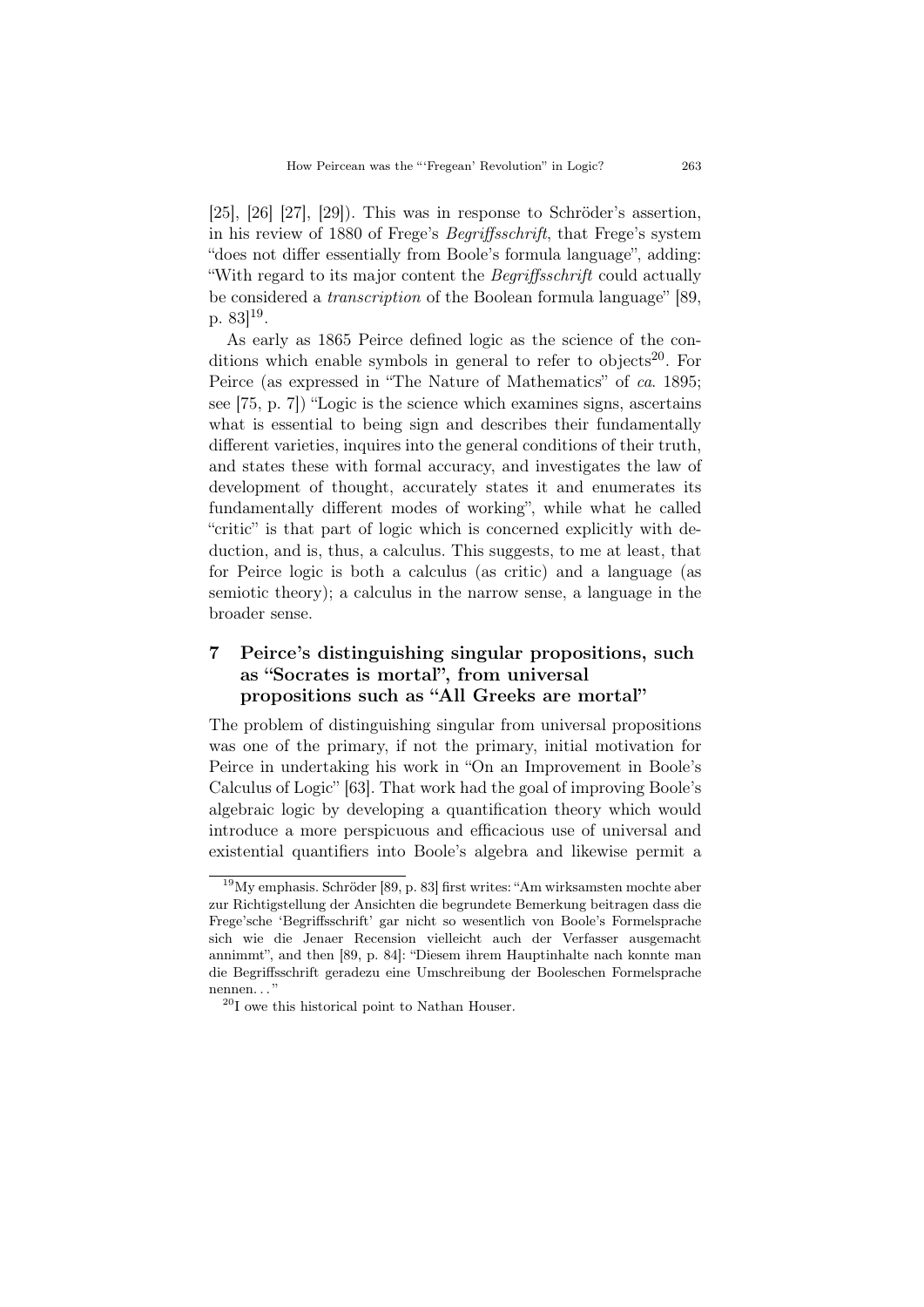clear distinction between singular propositions and universal propositions.

That work comes to full fruition in 1885 with the Mitchell–Peirce notation for quantified formulas with both indexed (as we discussed in consideration of Peirce's quantification theory based on a system of axioms) and inference rules (see also [54]).

Nevertheless singular propositions, especially those in which definite descriptions rather than proper names occur, have also been termed "Russellian propositions" so-called because of their designation by Russell in terms of the iota quantifier or iota operator employing an inverted iota to be read as "the individual *x*"; thus, e.g.,  $(ix)(x)$  (see [111, I, p. 32]), and we have, e.g.: "Scott =  $(ix)(x)$ wrote Waverley)".

In *Principia Mathematica* [111, I, p. 54] Whitehead and Russell write "ϕ!*x*" for the first-order function of an individual, that is, for any value of the variable which involves only individuals; thus, for example, we might write " $\mu$ !"(Socrates) for "Socrates is a man". In the section on "Descriptions" of *Principia* [111, I, p. 181] the iota operator replaces the notation " $\phi$ !*x*" for singulars with " $(ix)\Phi(x)$ " so that one can deal with definite descriptions as well as names of individuals.

### 8 On the relations between the algebraic logicians and the "logisticians"

The concept of a distinction between logic as calculus and logic as language was briefly remarked by Russell's student Philip Edward Bertrand Jourdain (1879—1919) in the "Preface" [45] to the English translation [17] by Lydia Gillingham Robinson (1875–?) of *L'alg`ebra de la logique* [16] of Louis Couturat (1868—1914), a work which fell into the former group, and of the dual development of symbolic logic along these two lines; but Jourdain also admits that the line of demarcation between logicians, such as Boole, De Morgan, Jevons, Venn, Peirce, Schröder, and Ladd-Franklin, working in the aspect of symbolic logic as a *calculus ratiocinator*, and those, the "logisiticans", such as Frege, Peano, and Russell, working in its aspect as a *lingua characteristica* is neither fixed nor precise. He wrote [32, p. iv]: "We can shortly, but very fairly accurately, characterize the dual development of the theory of symbolic logic during the last sixty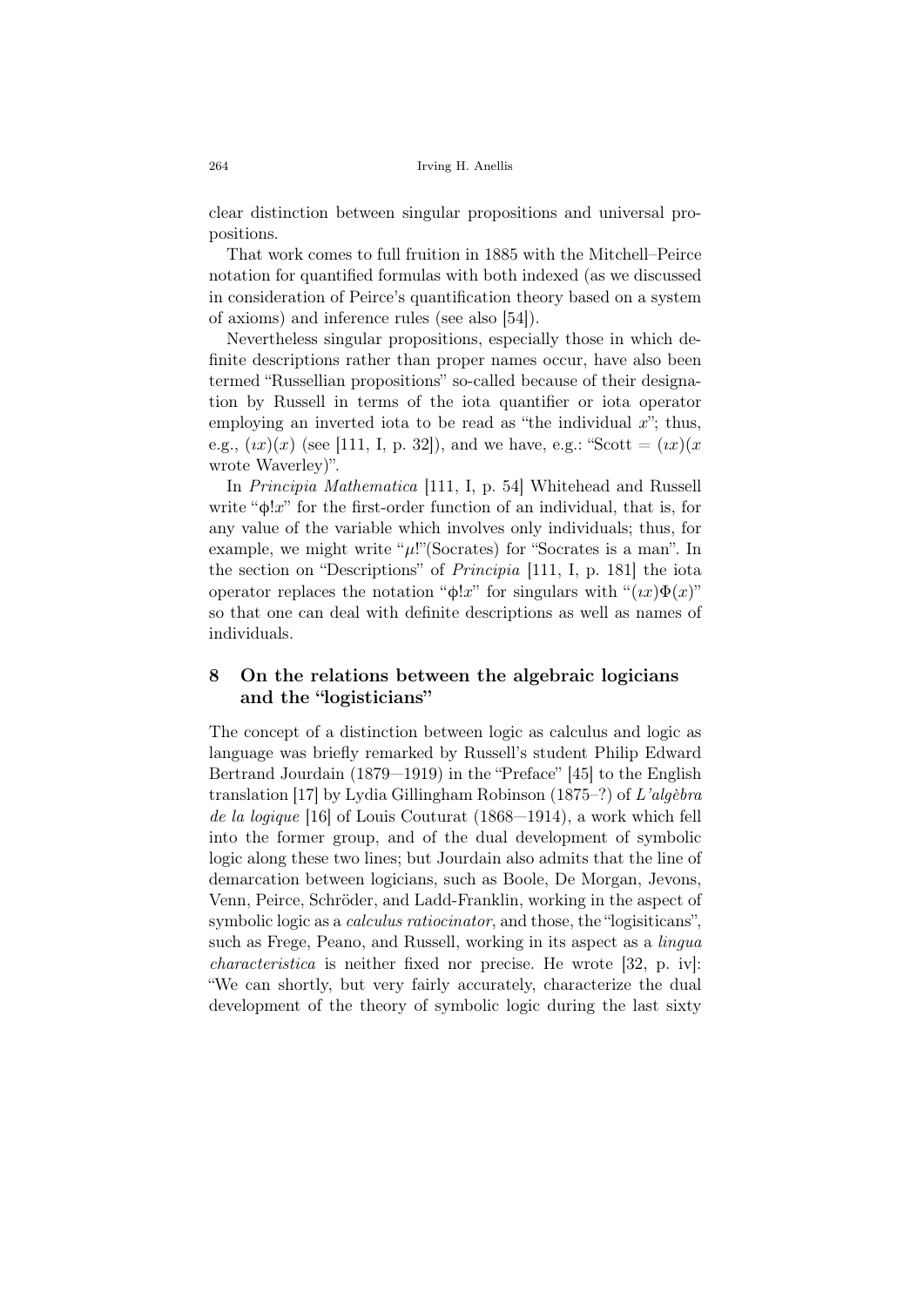years as follows: The calculus ratiocinator aspect of symbolic logic was developed by Boole, De Morgan, Jevons, Venn, C. S. Peirce, Schröder, Mrs. Ladd-Franklin and others; the lingua characteristica aspect was developed by Frege, Peano and Russell. Of course there is no hard and fast boundary-line between the domains of these two parties. Thus Peirce and Schröder early began to work at the foundations of arithmetic with the help of the calculus of relations; and thus they did not consider the logical calculus merely as an interesting branch of algebra. Then Peano paid particular attention to the calculative aspect of his symbolism. Frege has remarked that his own symbolism is meant to be a *calculus ratiocinator* as well as a *lingua characteristica*, but the using of Frege's symbolism as a calculus would be rather like using a three-legged stand-camera for what is called "snap-shot" photography, and one of the outwardly most noticeable things about Russell's work is his combination of the symbolisms of Frege and Peano in such a way as to preserve nearly all of the merits of each". Jourdain's reference to "'snap-shot' photography" might well put us in mind of Peirce's comparison of his work in logic with that of Russell when he wrote (see [72, p. 91]) that: "My analyses of reasoning surpasses in thoroughness all that has ever been done in print, whether in words or in symbols — all that De Morgan, Dedekind, Schröder, Peano, Russell, and others have done  $-$  to such a degree as to remind one of the differences between a pencil sketch of a scene and a photograph of it".

There is little doubt that Peirce was aware of Frege's work. We know that, at the very least, Christine Ladd-Franklin included (at [46, pp. 70-71]) Frege's *Begriffsschrift* in the bibliography of her "On the Algebra of Logic" for *Studies in Logic* [46] edited by Peirce; that his student Allan Marquand owned a copy of Frege's *Begriffsschrift*; and that the Johns Hopkins University library owned a copy, acquired on 5 April 1881, while Peirce was on the Hopkins faculty; that Peirce received an offprint of Schröder's review of the *Begriffsschrift* [89], and that it has a note in green pencil on it in Peirce's hand: "Formal Logic"<sup>21</sup>; and it is held that Pierce may have sent someone at the University of Jena  $-$  where Frege was on the faculty  $-$ 

<sup>&</sup>lt;sup>21</sup>See [37], [38], [39, p. 134–137] for discussion of what is and is not known about the interactions between Peirce and Frege.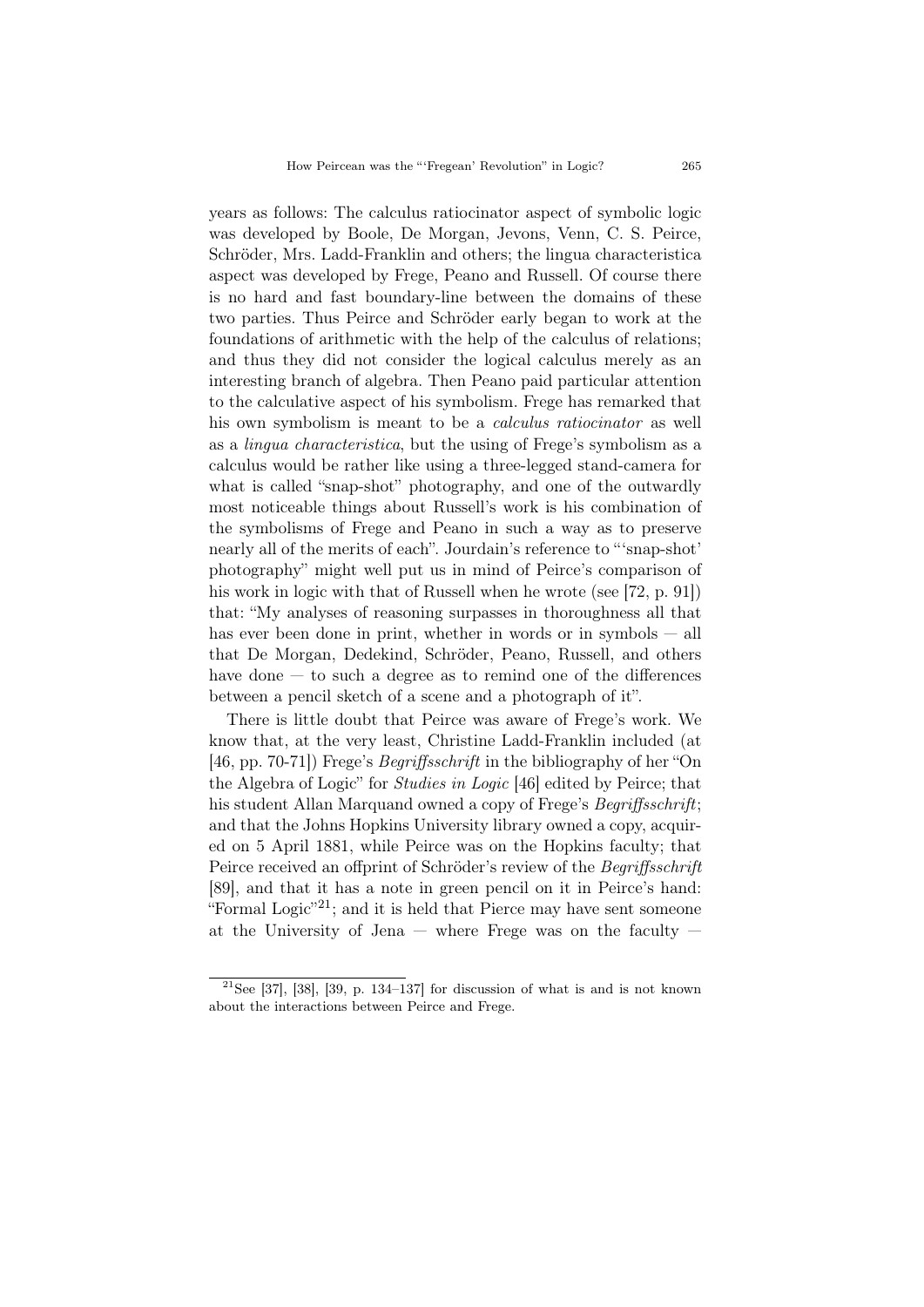offprints of his own work, but it is unclear whether in fact he did so, or to whom<sup>22</sup>.

How, then, shall we characterize the relation between the "Booleans" and the "Fregeans"? More concretely, how characterize their respective influences upon one another and specifically between Peirce and Frege or relative independence of their achievements in logic?

Randall R. Dipert [22] noted that Peirce was not averse to employing numerical values, not just 1 and 0, for evaluating the truth of propositions, rather than *true* and *false*, but a range of numerical values. He also noted that the formulas employed by Peirce were depending upon the context in which they occurred allowed to have different interpretations so that their terms might represent classes rather than propositions; and hence it would be over-simplifying the history of logic to argue that Peirce was a precursor in these respects of Frege, or anticipated Frege or someone else, certainly not directly, the more so since, whatever Frege knew about Peirce, he first learned belatedly and second-hand through Schröder's numerous references to Peirce in the *Algebra der Logik*.

The heart of the matter for us is to attempt to assess the question of how Peircean the "Fregean revolution" in logic. That is: to what extent did Peirce (and his students and adherents) obtain those elements that characterize the "Fregean" revolution in logic? Our reply must be: "To a considerable extent" but not necessarily all at once and in one particular publication.

To this end, we would do well to borrow the assessment of Jay Zeman who wrote [116, p. 1] that: "Peirce developed independently of the Frege–Peano–Russell (FPR) tradition all of the key formal results of that tradition. He did this in an algebraic format similar to that employed later in *Principia Mathematica*. . . "

Our account of the criteria and conditions that van Heijenoort set forth as the defining characteristics of modern mathematical logic that have been credited to Frege and in virtue of which Frege is acclaimed the originator, and hence for which he has been judged to be the founder of modern mathematical logic provides substantiation for the assertion by Zeman that Peirce and his coworkers achieved

 $22I$  owe this point to N. Houser but neither of us have as yet been able to discover the details.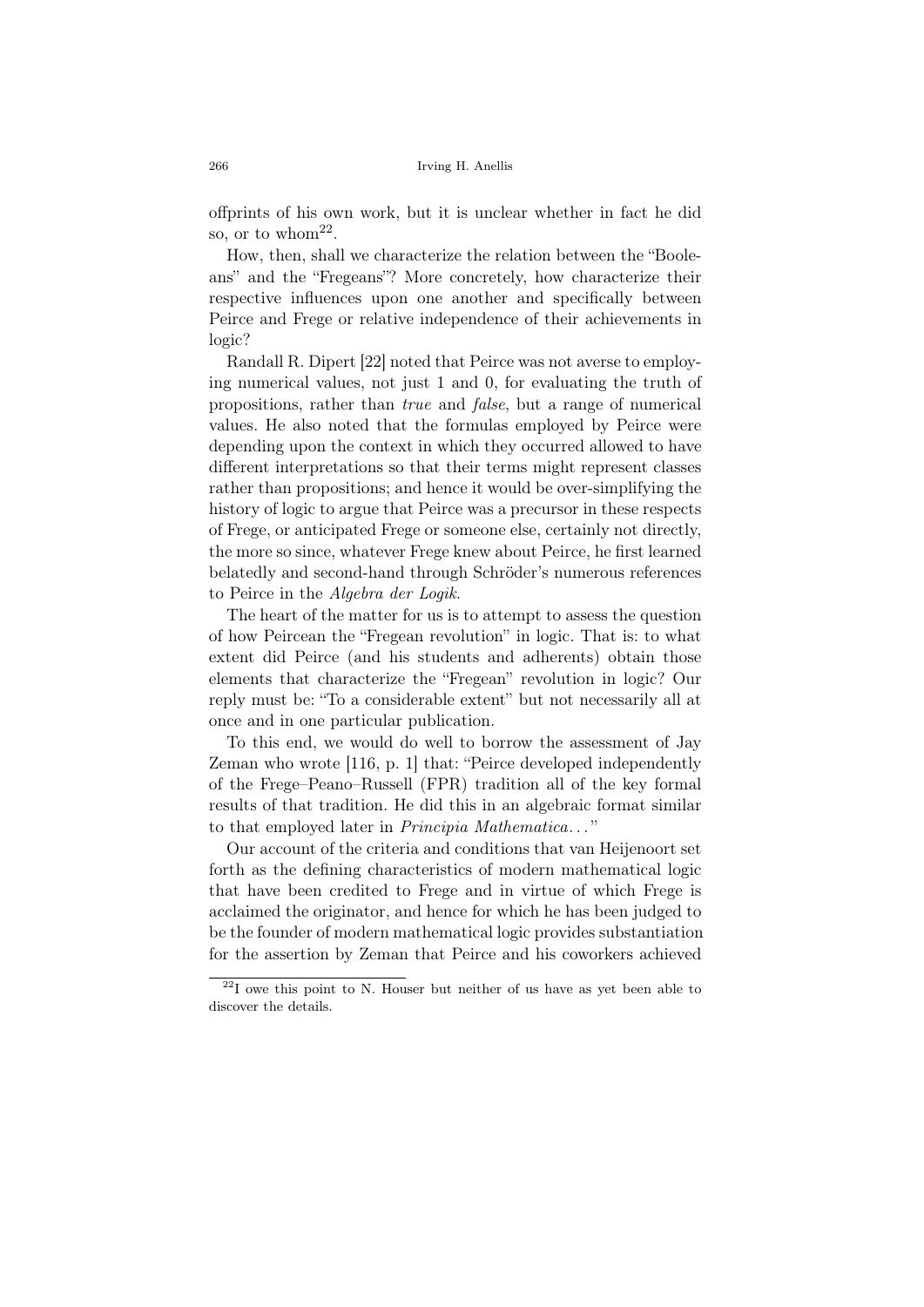substantially all if not all in the same precise articulation and formulation as Frege, nor everything within the confines of a single work or a single moment. What can be asserted is that over the period of the most productive span of his lifetime as a researcher into formal logic, effectively between the mid-1860s to mid-1890s, Peirce, piecemeal and haltingly, achieved very similar if not quite the same results as did Frege, the latter primarily, but not exclusively, within the confines of his *Begriffsschrift* of 1879. But throughout this period and well into the next it was the work in logic of Peirce and his coworkers, especially Schröder, that dominated the field and that influenced and continued to influence workers in mathematical logic up until Russell, first slowly, with his *Principles of Mathematics*, and Whitehead and Russell together, then expansively, in particular with the appearance in the mid-1920s of the second edition of their *Principia Mathematica*, took the field from the "Booleans" and consummated the "Fregean revolution" in logic. A reassessment of the accomplishments of Peirce's contributions to, and originality in, logic has taken place in recent years in which Hilary Putnam was a leading figure (see [78]), and in which Quine came to participate (see [82] and [83]), and it has been shown (see, e.g. [3]) that much of the work that Russell arrogated to himself (and some of which he attributed to Frege or Peano) not only can be found in Peirce's publications.

#### References

- [1] *Anellis, I. H.* Schröder material at the Russell archives, *Modern Logic* 1:237-247, 1990/91.
- [2] *Anellis, I. H.* The Löwenheim-Skolem theorem, theories of quantification, and proof theory. In: T. Drucker, editor, *Perspectives on the History of Mathematical Logic*. Boston/Basel/Berlin: Birkhäuser, 1991. Pp. 71-83.
- [3] *Anellis, I. H.* Peirce rustled, Russell pierced: How Charles Peirce and Bertrand Russell viewed each other's work in logic, and an assessment of Russell's accuracy and role in the historiography of logic, *Modern Logic* 5:270–328, 1995; electronic version: http://www.cspeirce.com/menu/library/aboutcsp/anellis/csp\$\&\$br. htm.
- [4] *Anellis, I. H.* Tarski's development of Peirce's logic of relations, in [Houser, Roberts, & Van Evra 1997], 271-–303.
- [5] *Anellis, I. H.* The genesis of the truth-table device, *Russell: the Journal of the Russell Archives* (n.s.) 24:55–70, 2004; on-line abstract available at: http: //digitalcommons.mcmaster.ca/russelljournal/vol24/iss1/5/.
- [6] *Anellis, I. H.* Peirce's truth-functional analysis and the origin of the truth table, *History and Philosophy of Logic* 33:87–97, 2012; preprint available at: http: //arxiv.org/abs/1108.2429.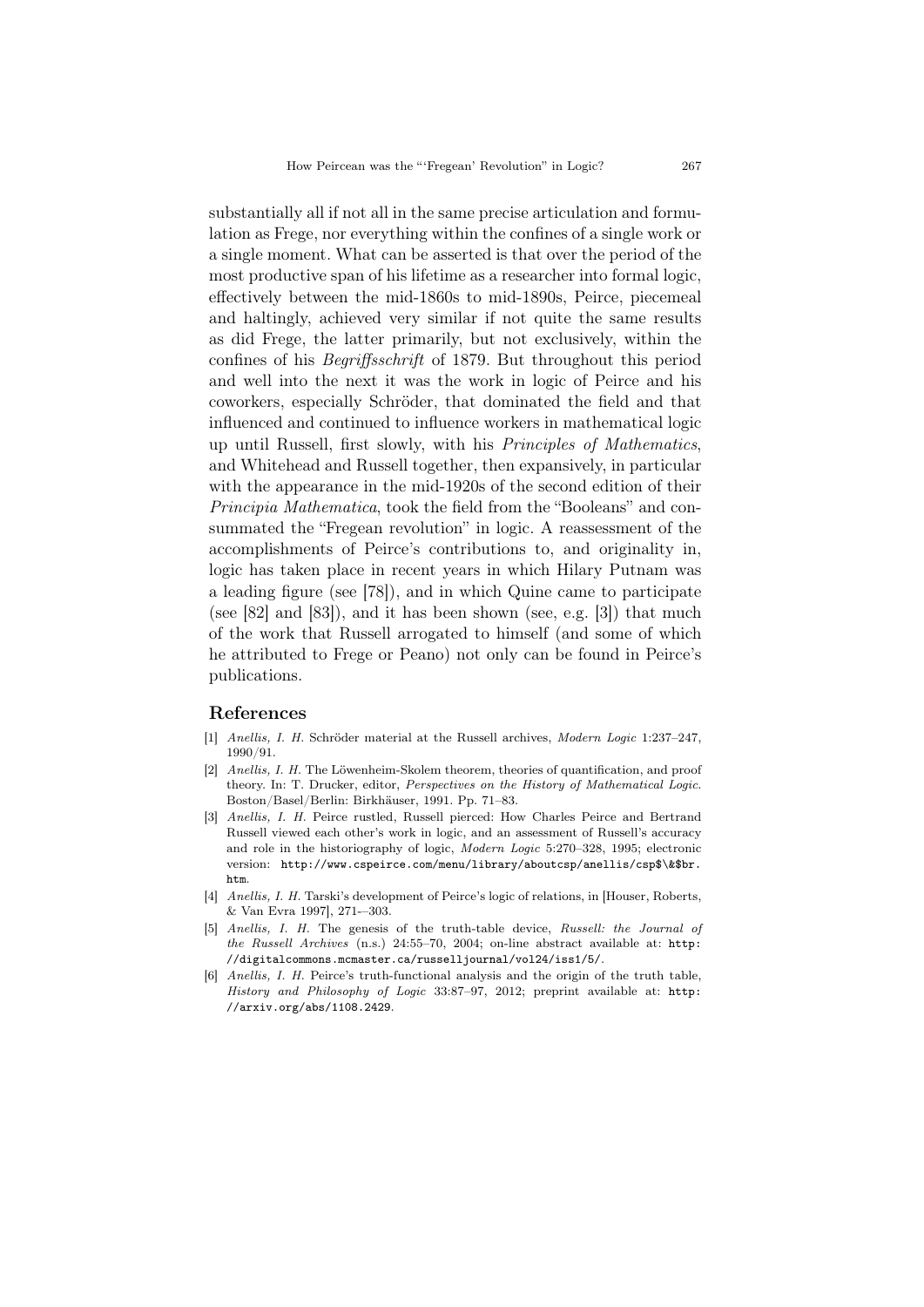#### 268 Irving H. Anellis

- [7] *Anellis, I. H. and Houser, N.* The nineteenth century roots of universal algebra and algebraic logic: A critical-bibliographical guide for the contemporary logician. In: H. Andr´eka, J. D.Monk and I. N´emeti, editors, *Colloquia Mathematica Societis Janos Bolyai 54. Algebraic Logic, Budapest (Hungary)*, 1988. Amsterdam/London/New York: Elsevier Science/North-Holland, 1991, pp. 1-36.
- [8] *Badesa, C. El teorema de L¨owenheim en el marco de la teor´ia de relativos*. Ph.D. thesis, University of Barcelona; published: Barcelona: Publicacions, Universitat de Barcelona, 1991.
- $Badesa, C.$  (M. Maudsley, translator), *The Birth of Model Theory: Löwenheim's Theorem in the Frame of the Theory of Relatives*. Princeton/Oxford: Princeton University Press, 2004.
- [10] *Beatty, R.* Peirce's development of quantifiers and of predicate logic, *Notre Dame Journal of Formal Logic* 10:64–76, 1969.
- [11] *Berry, G. D. W.* Peirce's contributions to the logic of statements and quantifiers. In: P. P. Wiener and F. H. Young, editors, *Studies in the Philosophy of Charles Sanders Peirce*. Cambridge, MA: Harvard University Press, 1952. Pp. 153–165.
- [12] *Boole, G. An Investigation of the Laws of Thought, on which are founded the Mathematical Theories of Logic and Probabilities*. London: Walton & Maberly, 1854.
- [13] *Brady, G. From Peirce to Skolem: A Neglected Chapter in the History of Logic*. Amsterdam/New York: North-Holland, 2000.
- [14] *Bynum, T. W.* On the life and work of Gottlob Frege. In: T. W. Bynum, editor and translator, *Conceptual Notation and Related Articles*. Oxford: Clarendon Press, 1972. Pp. 1–54.
- [15] *Clark, W. G.* New light on Peirce's iconic notation for the sixteen binary connectives. In: [42], pp. 304–333.
- [16] *Couturat, L. L'algèbra de la logique*. Paris: Gauthier-Villars, 1905.
- [17] *Couturat, L.* (Lydia Gillingham Robinson, translator), *The Algebra of Logic*. Chicago/London: The Open Court Publishing Company, 1914.
- [18] *Crouch, J. B.* Between Frege and Peirce: Josiah Royce's structural logicism, *Transactions of the Charles S. Peirce Society* 46:155–177, 2011.
- [19] *Dauben, J.* Peirce on continuity and his critique of Cantor and Dedekind, In: K. L. Ketner and J,N. Ransdell, editors, *Proceedings of the Charles S. Peirce Bicentennial International Congress*. Lubbock: Texas Tech University Press, 1981. Pp. 93–98.
- [20] *Dedekind, R. Was sind und was sollen die Zahlen?* Braunschweig: F. Vieweg, 1888.
- [21] *De Waal, C.* Why metaphysics needs logic and mathematics doesn't: Mathematics, logic, and metaphysics in Peirce's classification of the sciences, *Transactions of the Charles S. Peirce Society* 41:283–297, 2005.
- [22] *Dipert, R.* Peirce's propositional logic, *Review of Metaphysics* 34:569–595, 1981.
- [23] *Fisch, M. H. and Turquette, A. R.* Peirce's triadic logic, *Transactions of the Charles S. Peirce Society* 2:71–85, 1966.
- [24] *Frege, G. Begriffsschrift, eine der arithmetischen nachgebildete Formelsprache des reinen Denkens*. Halle: Verlag von Louis Nebert, 1879.
- [25] *Frege, G.* Booles rechnende Logik und die Begriffsschrift (1880/81). In: [30], 9–52.
- [26] *Frege, G.* Booles logische Formelsprache und die Begriffsschrift (1882). In: [30], 53– 59.
- [27] *Frege, G.* Über den Zweck der Begriffsschrift, *Jenaischer Zeitschrift für Naturwissenschften* 16(Suppl.-Heft II):1—10, 1883.
- [28] *Frege, G. Die Grundlagen der Arithmetik*. Breslau: Verlag von Wilhelm Koebner, 1884.
- [29] *Frege, G.* Kritische Beleuchtung einiger Punkte in E. Schröders *Vorlesungen über die Algebra der Logik, Archiv f¨ur systematische Philosophie* 1:433–456, 1895.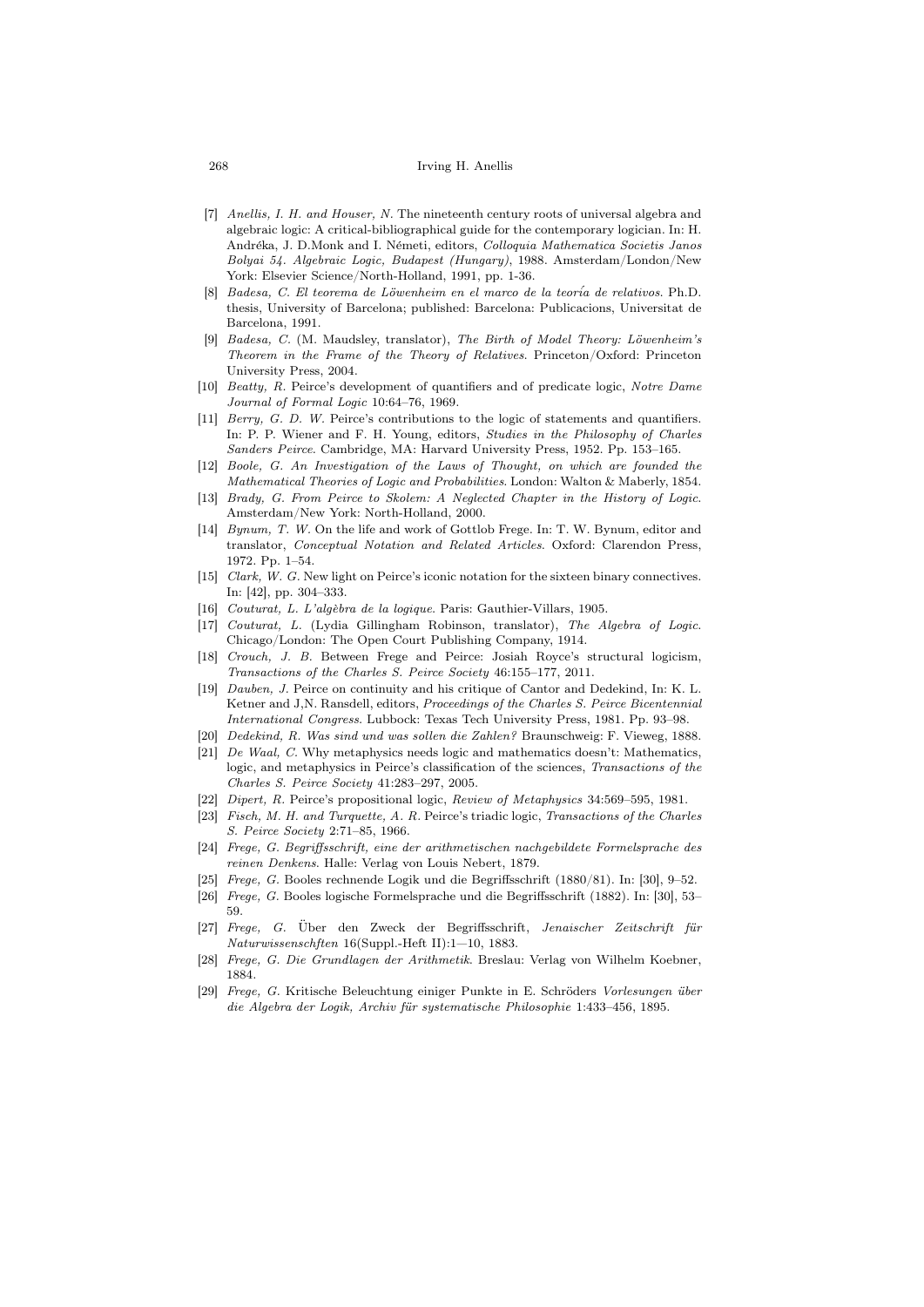- [30] *Frege, G.* (H. Hermes, F. Kambartel, and F. Christian Simon Josef Kaulbach, editors, *Nachgelassene Schriften*. Hamburg: F. Meiner Verlag, 1969; 2nd enlarged ed., 1983.
- [31] *Gana, F.* Peirce e Dedekind: la definizione di insiemi finito, *Historia Mathematica* 12:203–218, 1985.
- [32] *Gillies, D. A.* The Fregean revolution in logic // D. A. Gillies (ed.) *Revolutions in Mathematics*. Oxford: Clarendon Press, 1992; paperback edition, 1995. P. 265–305.
- [33] *Grattan-Guinness, I.* Wiener on the logics of Russell and Schröder: An account of his doctoral thesis, and of his discussion of it with Russell, *Annals of Science* 32:103–132, 1975.
- [34] *Griffin, N.* (editor), *The Selected Letters of Bertrand Russell*, Vol. I: *The Private Years*, 1884—1914. Boston/New York/ London, Houghton Mifflin, 1992.
- [35] *Haack, S.* Peirce and logicism: Notes towards an exposition, *Transactions of the Charles S. Peirce Society* 29:33–56, 1993.
- [36] *Haack, S. and Lane, R.* (editors), *Pragmatism, Old and New: Selected Writings*. Amherst, NY: Prometheus, 2006.
- [37] *Hawkins, B. S. Frege and Peirce on Properties of Sentences in Classical Deductive Systems*. Ph.D. thesis, University of Miami, 1971.
- [38] *Hawkins, B. S.* Peirce's and Frege's systems of notation. In: K. L. Ketner, J. M. Ransdell, C. Eisele, M.H. Fisch, and C. S. Hardwick, editors, *Proceedings of the C. S. Peirce Bicentennial International Congress, 1976*. (Lubbock, Texas: Tech Press, 1991. P. 381–389.
- [39] *Hawkins, B. S.* Peirce and Russell: The history of a neglected 'controversy' // [42]. P. 111–146.
- [40] *Herbrand, J. Recherches sur la théorie des démonstration*. Ph.D. thesis, University of Paris, 1930; reprinted: Prace Towarzystwa Naukowego Warszawskiego, Wydzial III, no. 33, 1930.
- [41] *Houser, N.* On "Peirce and logicism": A response to Haack, *Transactions of the Charles S. Peirce Society* 29:57–67, 1993.
- [42] *Houser, N., Roberts, D., and Van Evra, J.* (editors), *Studies in the Logic of Charles Sanders Peirce*. Indianapolis/ Bloomington: Indiana University Press, 1997.
- [43] *Husserl, E.* Der Folgerungscalcul und die Inhaltslogik, Vierteljahrsschrift für *wissenschaftliche Philosophie* 15:168–189, 1891.
- [44] *Jevons, W. S. The Principles of Science, a Treatise on Logic and Scientific Method*. London: Macmillan & Co., 1874; 3rd ed., 1879.
- [45] *Jourdain, P. E. B.* Preface. In: [17], pp. i-v.
- [46] *Ladd*[-Franklin], C. On the algebra of logic. In: [67], 17-71, 1883.
- [47] *Laita, L. M. A Study of the Genesis of Boolean Logic*, Ph.D. thesis, University of Notre Dame, 1975.
- [48] *Laita, L. M.* The influence of Boole's search for a universal method in analysis on the creation of his logic, *Annals of Science* 34:163–176, 1977.
- [49] *Lane, R.* Peirce's triadic logic reconsidered, *Transactions of the Charles S. Peirce Society* 35:284–311, 1999.
- [50] *Langford, C. H.* Some theorems on deducibility, *Annals of Mathematics* (2)28:16– 40, 1927.
- Linke, P.(E. L. Schaub, translator), The present state of logic and epistemology in Germany, *The Monist* 36:222–255, 1926.
- [52] *L¨owenheim, L.* Uber M¨oglichkeiten im Relativkalk¨ul, ¨ *Mathematische Annalen* 76:447–470, 1915.
- [53] *Lukasiewicz, J.* O logice trójwartościowej, *Ruch filozorfczny* 5:169-171, 1920.
- [54] *Martin, R. M.* On individuality and quantification in Peirce's published logic papers, 1867—1885, *Transactions of the Charles S. Peirce Society* 12:231–245, 1976.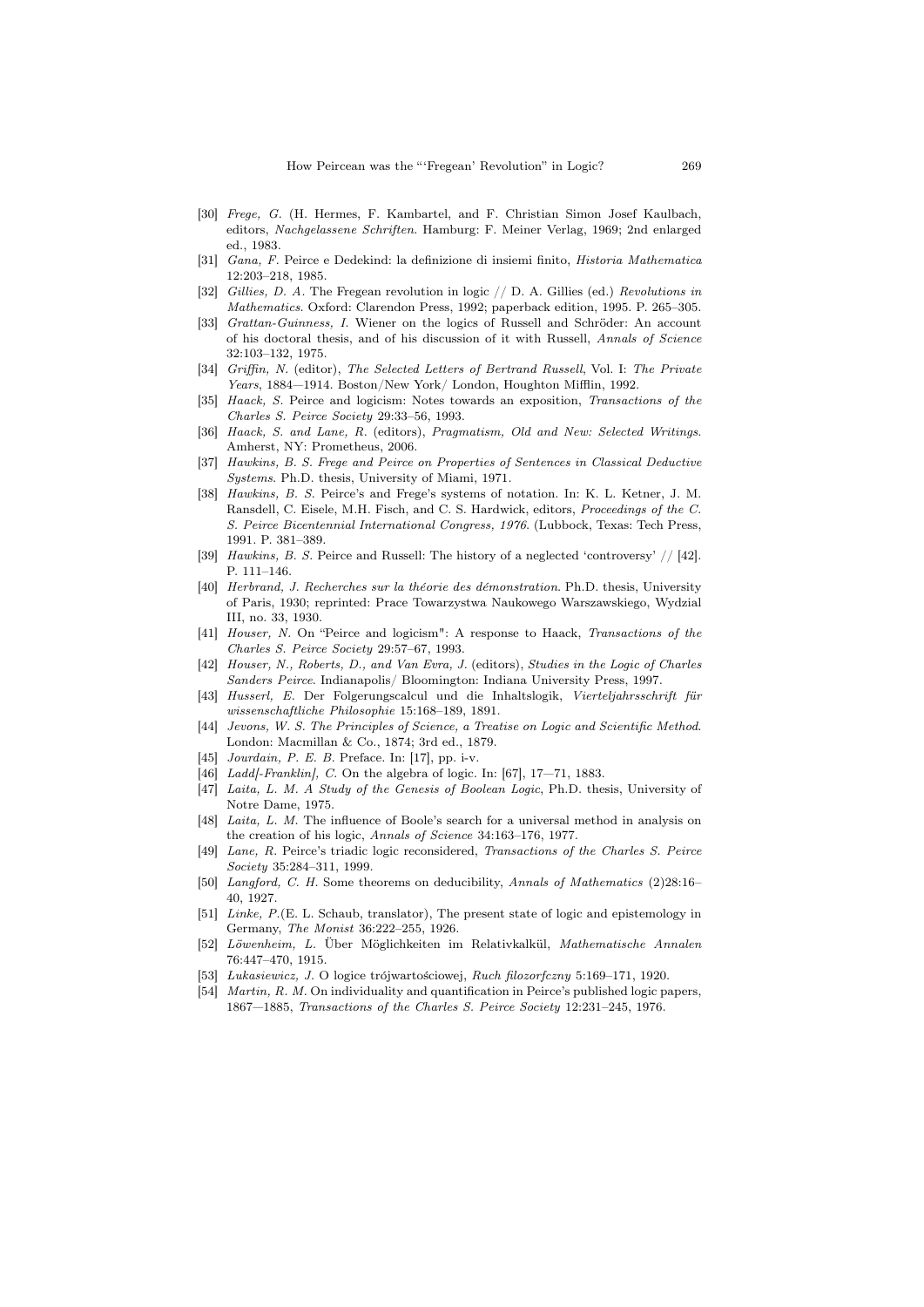#### 270 Irving H. Anellis

- [55] *Mitchell, O. H.* On a new algebra of logic. In: [67], 72–106.
- [56] *Moore, G. H.* Reflections on the interplay between mathematics and logic, *Modern Logic* 2:281–311, 1992.
- [57] *Moore, M. E.* Peirce's Cantor. In: M. E. Moore, editor, *New Essays on Peirce's Mathematical Philosophy*. Chicago/La Salle: Open Court, 2010. Pp. 323–362.
- [58] *Nubiola, J. C. S.* Peirce: Pragmatism and logicism, *Philosophia Scienti* 1(2):121– 130, 1996.
- [59] *Panteki, M. Relationships between Algebra, Differential Equations and Logic in England: 1800-–1860* ; Ph.D. thesis, C.N.A.A., London. 1992.
- [60] *Peano G. Arithmetices principia, nova methodo exposita*. Torino: Bocca, 1889.
- [61] *Peano, G.* Notations de logique math´ematique (Introduction au Formulaire de mathématiques). Torino: Tipografia Guadagnini, 1894.
- [62] *Peckhaus, V.* Ernst Schr¨oder und die "pasigraphischen Systeme" von Peano und Peirce, *Modern Logic* 1:174–205, 1990/91.
- [63] *Peirce, C. S.* On an improvement in Boole's calculus of logic (Paper read on 12 March 1867), *Proceedings of the American Academy of Arts and Sciences* 7:250– 261, 1868.
- [64] *Peirce, C. S.* Description of a notation for the logic of relatives, resulting from an amplification of the conceptions of Boole's calculus of logic, *Memoirs of the American Academy* 9:317–378, 1870.
- [65] *Peirce, C. S.* On the algebra of logic, *American Journal of Mathematics* 3:15–57, 1880.
- [66] *Peirce, C. S.* On the logic of number, *American Journal of Mathematics* 4:85—95, 1881.
- [67] *Peirce, C. S.* editor, *Studies in Logic by Members of the Johns Hopkins University*. Boston: Little, Brown & Co., 1883.
- [68] *Peirce, C. S.* The logic of relatives. In: [67], 187–203.
- [69] *Peirce, C. S.* On the algebra of logic: a contribution to the philosophy of notation, *American Journal of Mathematics* 7: 180–202, 1885.
- [70] *Peirce, C. S.* The regenerated logic, *The Monist* 7:19–40, 1896.
- [71] *Peirce, C. S.* (C. Hartshorne and P. Weiss, editors), *Collected Papers of Charles Sanders Peirce*, Vol. IV: *The Simplest Mathematics*. Cambridge, Mass., Harvard University Press, 1933; 2nd ed., 1961.
- [72] *Peirce, C. S.* (C. Hartshorne and P. Weiss, editors), *Collected Papers of Charles Sanders Peirce*, vol. V: *Pragmatism and Pragmaticism*. Cambridge, Mass.: Harvard University Press, 1934.
- [73] *Peirce, C. S.* (C. J. W. Kloesel, editor), *Writings of Charles S. Peirce: A Chronological Edition*, vol. 4: 1879—1884. Bloomington/Indianapolis: Indiana University Press, 1989.
- [74] *Peirce, C. S.* (C. J. W. Kloesel, editor), *Writings of Charles S. Peirce: A Chronological Edition*, vol. 5: 1884—1886. Bloomington/Indianapolis: Indiana University Press, 1993.
- [75] *Peirce, C. S.* (M. E. Moore, editor), *Philosophy of Mathematics: Selected Writings*. Bloomington/Indianapolis: Indiana University Press, 2010.
- [76] *Post, E. L. Introduction to a General Theory of Elementary Propositions*, Ph.D. thesis, Columbia University. Abstract presented in *Bulletin of the American Mathematical Society* 26:437; abstract of a paper presented at the 24 April meeting of the American Mathematical Society, 1920.
- [77] *Post, E. L.* Introduction to a general theory of elementary propositions, *American Journal of Mathematics* 43:169–173, 1921.
- [78] *Putnam, H.* Peirce the logician, *Historia Mathematica* 9:290–301, 1982.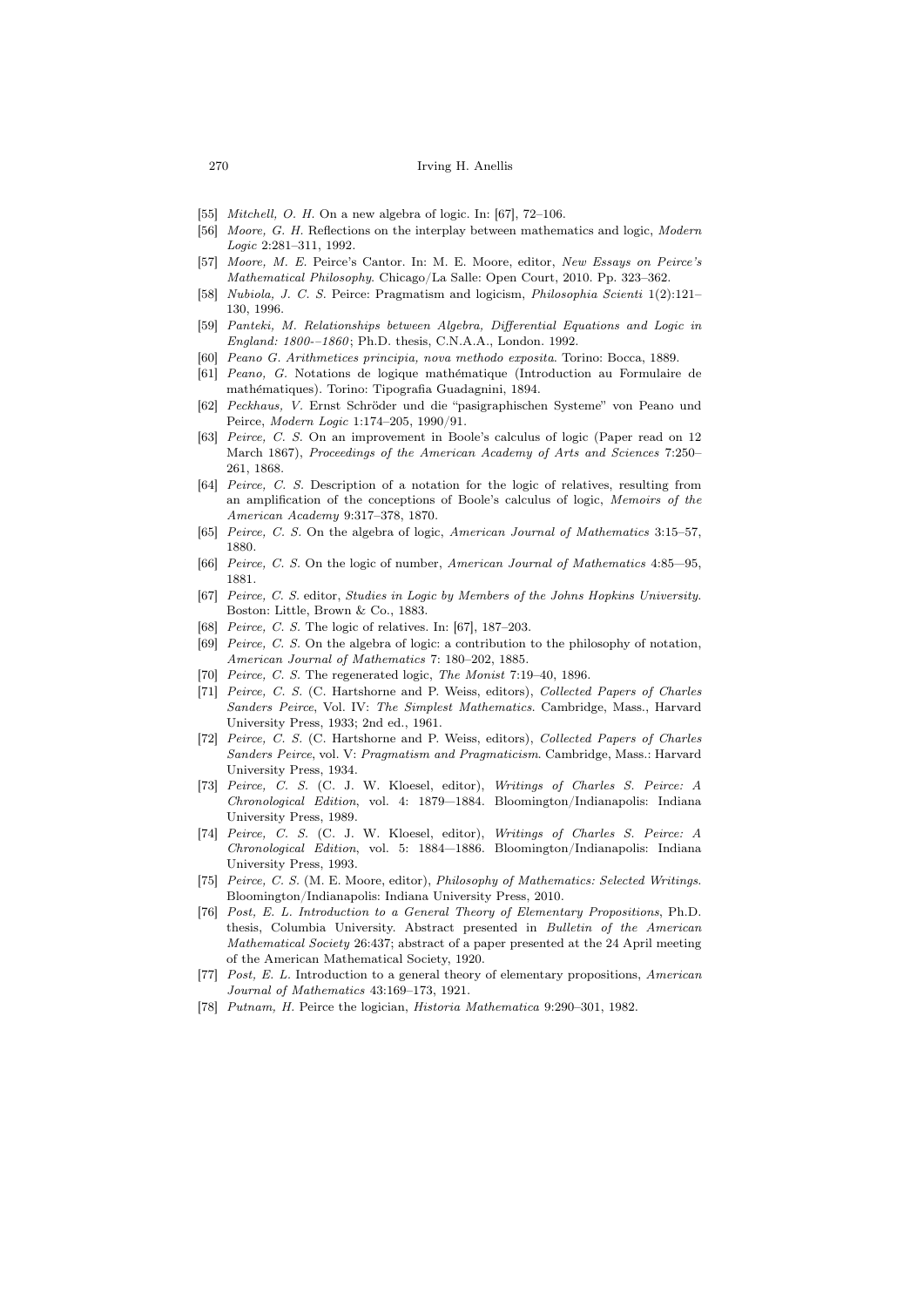- [79] *Pycior, H. M.* George Peacock and the British origins of symbolical algebra, *Historia Mathematica* 8:23-45, 1981.
- [80] *Pycior, H. M.* Augustus De Morgan's algebraic work: The three stages, *Isis* 74:211– 226, 1983.
- [81] *Quine, W. Methods of Logic*. London: Routledge & Kegan Paul, 2nd ed., 1962.
- [82] *Quine, W.* In the logical vestibule, *Times Literary Supplement*, July 12, 1985, p. 767; reprinted as MacHale on Boole. In: W. Quine, *Selected Logic Papers*. Cambridge, MA: Harvard University Press, enlarged edition, 1995. Pp. 251–257.
- [83] *Quine, W.* Peirce's logic. In: K. L. Ketner, editor, *Peirce and Contemporary Thought: Philosophical Inquiries*. New York: Fordham University Press, 1995. Pp. 23–3. (An abbreviated version appears in the enlarged edition of his *Selected Logic Papers*, pp. 258-–265.
- [84] *Rosser, J. B.* Boole and the concept of a function, Celebration of the Centenary of "The Laws of Thought"by George Boole, *Proceedings of the Royal Irish Academy* 57, sect. A, no. 6, 117—120, 1955.
- [85] *Russell, B. Principles of Mathematics*. Cambridge: Cambridge University Press, 1903.
- [86] *Russell, B.* Mathematical logic as based on the theory of types, *American Journal of Mathematics* 30:222–262, 1908.
- [87] *Russell, B.* (G. H. Moore, editor), *Towards the "Principles of Mathematics 1900-02*, vol. 3 of *The Collected Papers of Bertrand Russell*. London/New York: Routledge, 1993.
- [88] *Ryle, G.* Introduction. In: A. J. Ayer, *et. al., The Revolution in Philosophy*. London: Macmillan & Co.; New York: St. Martin's Press, 1957. Pp. 1–12.
- [89] *Schr¨oder, E.* Rezension von G. Freges *Begriffsschrift, Zeitschrift f¨ur Mathematik und Physik, Historisch-literaturische Abteilung* 25:81–93, 1880.
- [90] *Schröder, E. Vorlesungen über die Algebra der Logik (exacte Logik)*, 3 vols. Leipzig: B. G. Teubner, 1890-1905.
- [91] *Schröder, E.* Über Pasigraphie, ihren gegenwärtigen Stand und die pasigraphische Bewegung in Italien. In F. Rudio, Hsg., *Verhandlungen des Ersten Internazionalen Mathematiker-Kongressses in Zurich von 9. bis 11. August 1897.* Leipzig: B. G. Teubner, 1898. Pp. 147-162.
- [92] *Schröder, E.* On pasigraphy: Its present state and the pasigraphic movement in Italy, *The Monist* 9:44-62, 320, 1898.
- [93] *Shields, P. Charles S. Peirce on the Logic of Number.* Ph.D. thesis, Fordham University, 1981.
- [94] *Shields, P.* Peirce's axiomatization of arithmetic. In: [42], pp. 43-52.
- [95] *Shosky, J.* Russell's use of truth tables, *Russell: the Journal of the Russell Archives* (n.s.) 17:11-26, 1997.
- [96] *Skolem, T.* Logisch-kombinatorische Untersuchungen über die Erfüllbarkeit oder Beweisbarkeit mathematischer Sätze nebst einem Theoreme über dichte Mengen, *Videnkapsselskapels Skrifter* (Mathematisk-naturvidenskabelig klasse), 1(4):1-36, 1920.
- [97] *Sluga, H. Gottlob Frege.* London: Routledge & Kegan Paul, 1980.
- [98] *Sluga, H.* Frege against the Booleans, *Notre Dame Journal of Formal Logic* 28:80- 98, 1987.
- [99] *Stroll, A.* On the first flowering of Frege's reputation, *Journal of the History of Philosophy* 4:72-81, 1966.
- [100] *Tarski, A.* 0 wyrszie peirwotnym logistyki, *Prezglad Filozoficzny* 2:68-89, 1923.
- [101] *Tarski, A.* On the calculus of relations, *Journal of Symbolic Logic* 6:73–89, 1941.
- [102] *Tarski, A. and Givant, S. A Formalization of Set Theory without Variables.* Providence: American Mathematical Society, 1987.